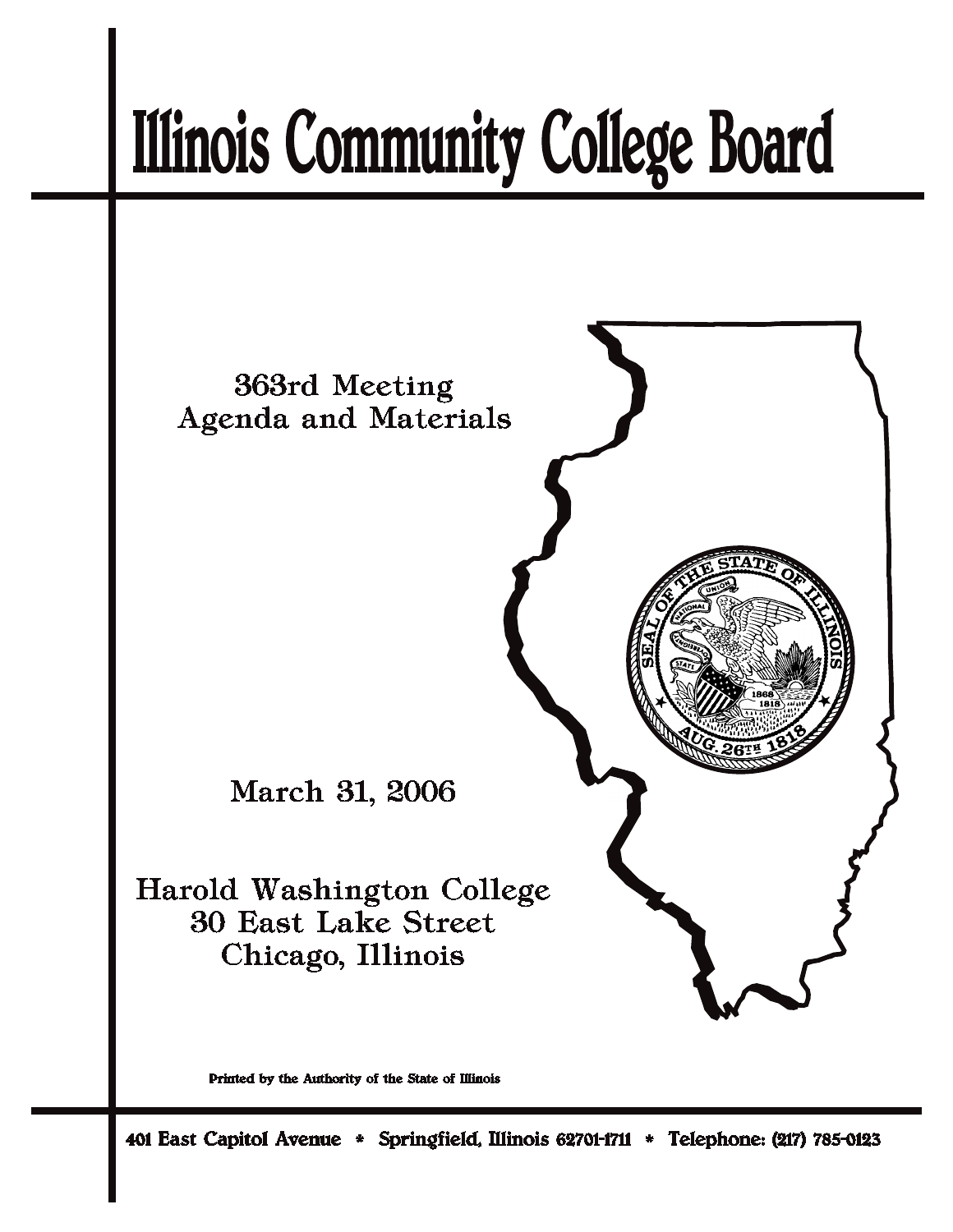Agenda 363rd Meeting of the Illinois Community College Board City Colleges of Chicago Harold Washington College 30 East Lake Street Chicago, Illinois

## March 31, 2006

*Committee Meetings* 8:00 a.m. - Adult Education & Family Literacy Committee - *President's Room 1104* 8:00 a.m. - Budget and Finance Committee - *Vice President's Room 1147*

Page

9:00 a.m. - Tour of Campus - *Meet in Room 1115*

|  | 9:30 a.m. - Business Meeting - Community Room 1115 |  |
|--|----------------------------------------------------|--|
|  |                                                    |  |

| 1. | Roll Call and Declaration of Quorum                                                                                                                                                                                                                                               |  |  |  |  |
|----|-----------------------------------------------------------------------------------------------------------------------------------------------------------------------------------------------------------------------------------------------------------------------------------|--|--|--|--|
| 2. | Announcements and Remarks by Guy H. Alongi, Chair                                                                                                                                                                                                                                 |  |  |  |  |
| 3. | Remarks by Dr. Wayne Watson, Chancellor, and Dr. John<br>Wozniak, President of Harold Washington College                                                                                                                                                                          |  |  |  |  |
| 4. | Recognition of Sarah Hawker for her Service to the Illinois<br>Community College Board as the Vice President for Workforce<br>Development and Adult Education                                                                                                                     |  |  |  |  |
| 5. | <b>Committee Reports</b>                                                                                                                                                                                                                                                          |  |  |  |  |
|    | 5.1<br>Adult Education & Family Literacy Committee<br>5.2<br><b>Budget and Finance Committee</b>                                                                                                                                                                                  |  |  |  |  |
| 6. | President/CEO Report                                                                                                                                                                                                                                                              |  |  |  |  |
| 7. | <b>Advisory Organizations</b>                                                                                                                                                                                                                                                     |  |  |  |  |
|    | 7.1<br><b>Student Advisory Committee</b><br>7.2<br>Illinois Community College Trustees Association<br>7.3<br><b>Presidents Council</b><br>7.4<br>Adult Education and Family Literary Advisory Council<br>7.5<br>Illinois Community College Faculty Association<br>(Ellen Lindeen) |  |  |  |  |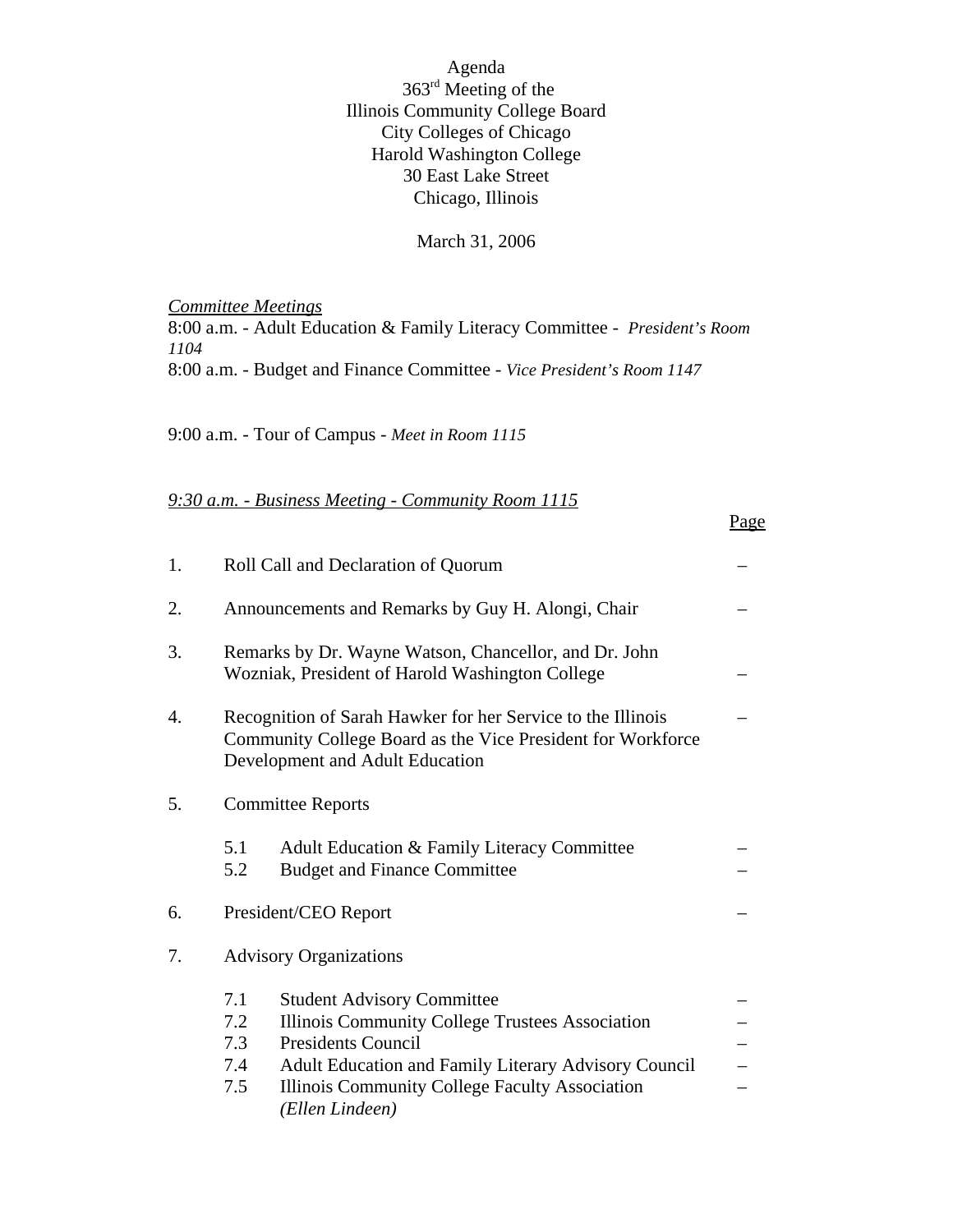## Agenda 363rd Meeting of the Illinois Community College Board

|     |                                                                                                        | Page            |
|-----|--------------------------------------------------------------------------------------------------------|-----------------|
| 8.  | Legislative/Budget Report                                                                              | $\mathbf{1}$    |
| 9.  | <b>GED Testing Program Update</b>                                                                      | $\overline{2}$  |
| 10. | Status Report on Associate of Arts in Teaching Degrees<br>Initiative                                   | 3               |
| 11. | New Units of Instruction<br>(ACTION)                                                                   | $4 - 10$        |
| 12. | Consent Agenda<br>(ACTION)                                                                             |                 |
|     | Minutes of the January 24, 2006 Meeting<br>12.1<br>Approval of the 2007 Board Meeting Calendar<br>12.2 | $11 - 22$<br>23 |
| 13. | <b>Information Items</b>                                                                               |                 |
|     | 13.1<br>Summary of Capital Projects Approved by the                                                    | $24 - 30$       |
|     | President/CEO During Calendar Year 2005<br><b>Fiscal Year 2006 Financial Statements</b><br>13.2        |                 |
| 16. | Other                                                                                                  |                 |
| 17. | <b>Executive Session</b>                                                                               |                 |
| 18. | Adjournment                                                                                            |                 |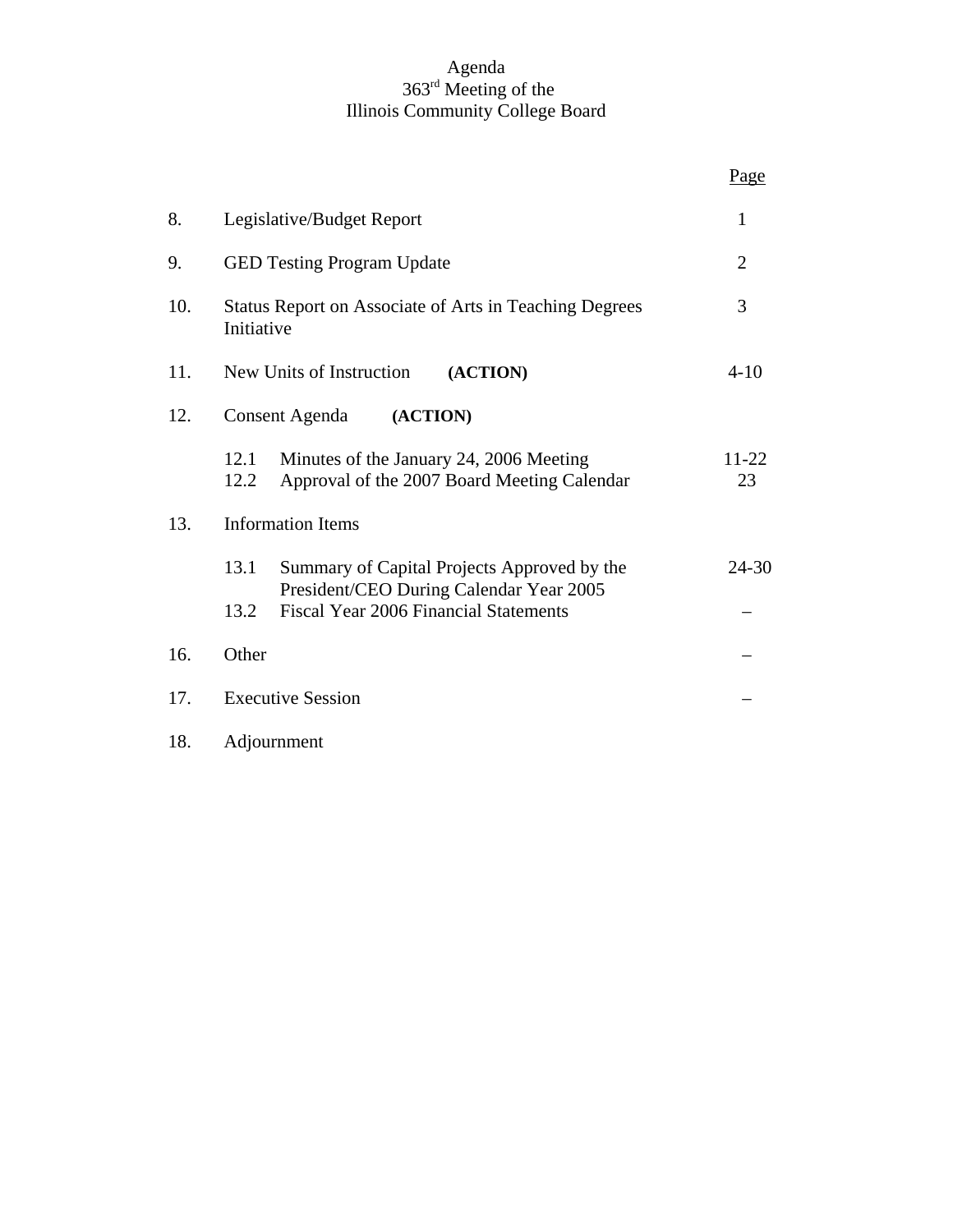Illinois Community College Board

# **LEGISLATIVE/BUDGET REPORT**

An oral report will be presented to the Board at the meeting on March 31.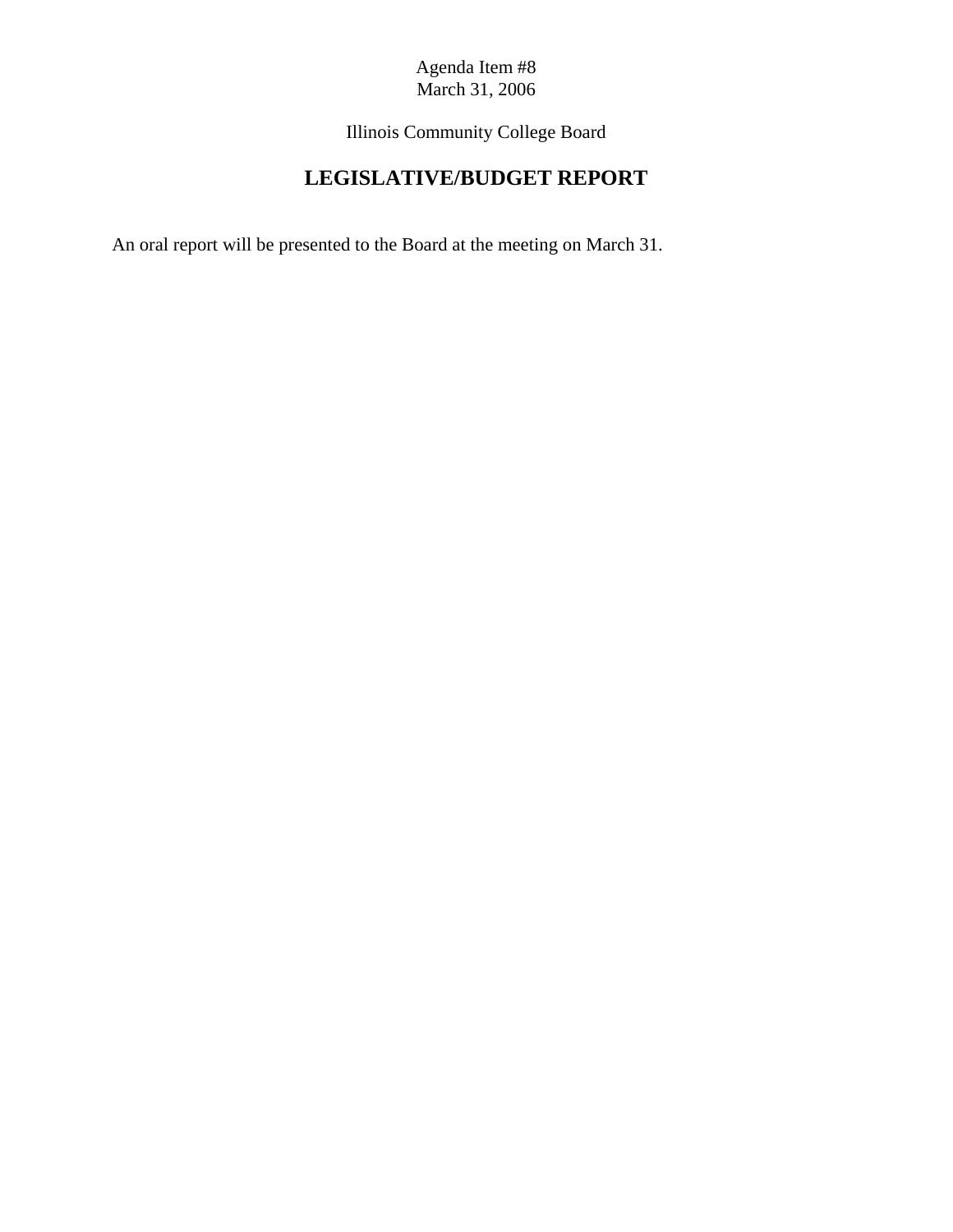# Illinois Community College Board

# **GED TESTING PROGRAM UPDATE**

On July 6, 2005, the GED Testing Program transferred from the Illinois State Board of Education (ISBE) to the Illinois Community College Board (ICCB). Since this time, ICCB staff have been working to provide guidance and oversight for 68 GED Testing programs statewide. This includes visits to testing centers and addendum sites throughout Illinois, meetings with Regional Office's of Education (ROE), and with the Cook County Testing Center.

A GED Administration Transition Advisory Committee was established in August 2005. The committee consists of representatives of the Regional Offices of Education (ROE), Cook County GED Testing Program, the Illinois Adult Continuing Educator's Association, and members of the ICCB staff. At this meeting, the committee reviewed several areas of need and concern within the state related to GED Testing, including: Test Security, GED Test Booklet Usage, Legislative Awareness, GED Pre-Test Study, Special Accommodations, Accessibility, Marketing, Professional Development (for chief examiners, examiners, and testing sites), Fee and Feasibility study, and Expanded Access. The committee narrowed its focus to two areas: 1) Conducting a Fee and Feasibility Study and 2) Examining Expanded Access.

The transition committee has met a total of six times since it was formed and has conducted the Fee and Feasibility Study to determine the actual costs of administering the GED test in Illinois. There were 54 respondents to the survey conducted. Preliminary results of the study show:

- the basic fee for GED Testing is \$35.
- the average testing cost is \$84 per test taker.
- Testing Centers lose on average \$49 per test taker.

Over the next few months, the GED Transition Advisory Committee will advise the ICCB on next steps in the process for eliminating the loss experienced by the test centers as well as continuing to look at expanded access to GED testing statewide.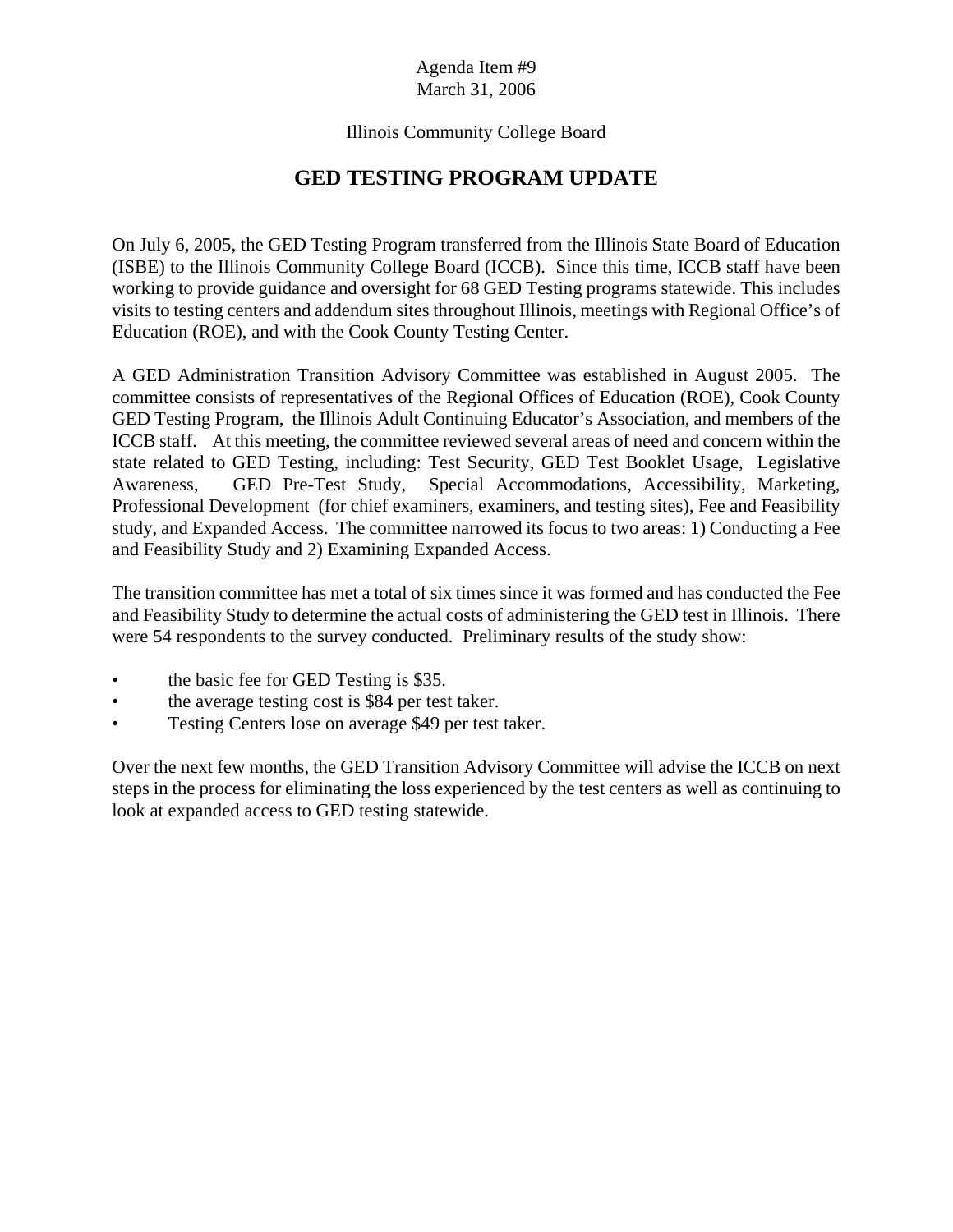Illinois Community College Board

# **STATUS REPORT ON ASSOCIATE OF ARTS IN TEACHING DEGREES INITIATIVE**

An oral report will be presented to the Board at the meeting on March 31.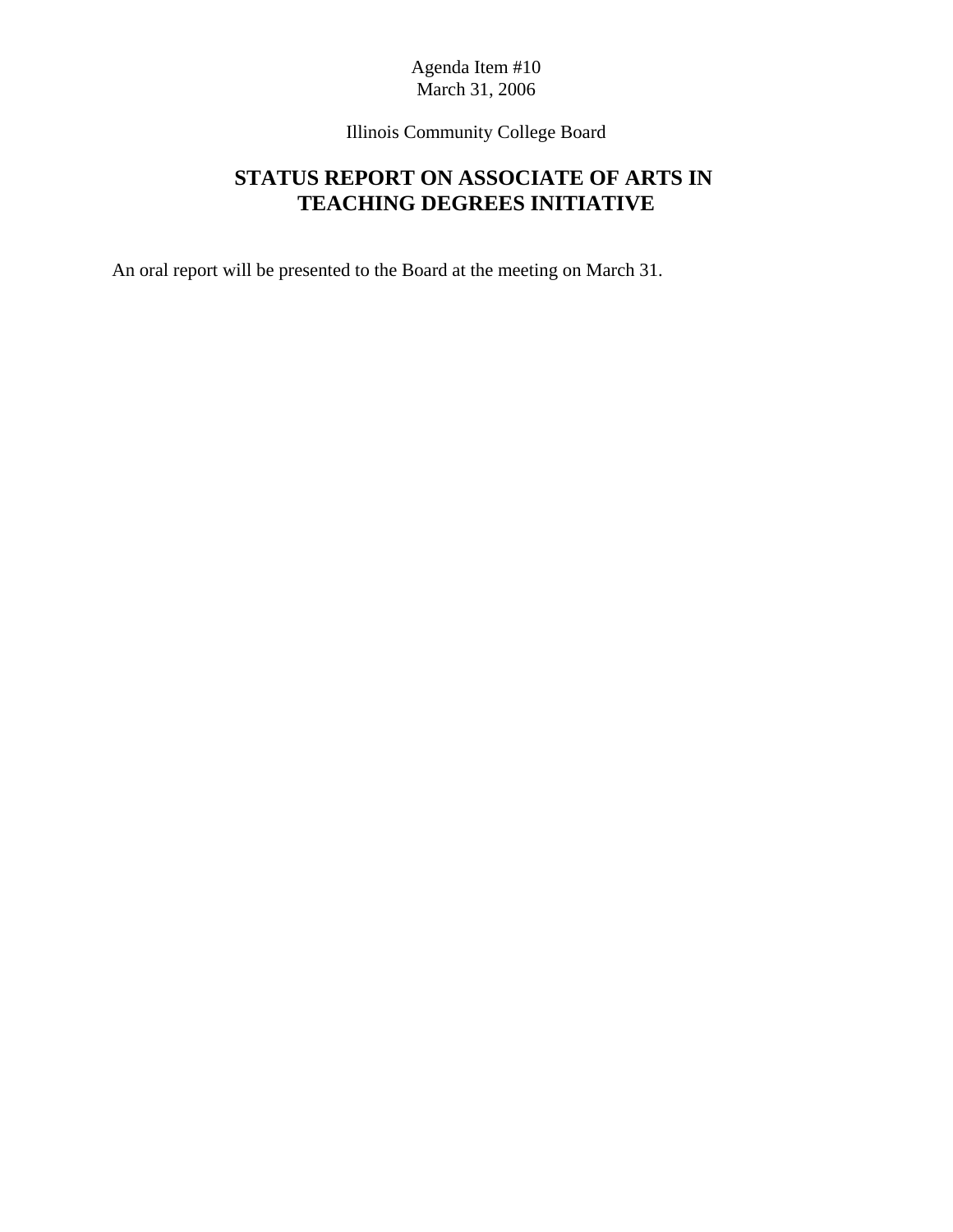Illinois Community College Board

# **NEW UNITS OF INSTRUCTION**

The Illinois Community College Board is requested to approve new units of instruction for the following community colleges:

## **RECOMMENDED ACTION:**

It is recommended that the following motion be adopted:

 The Illinois Community College Board hereby approves the following new units of instruction for the community colleges listed below:

## **PERMANENT PROGRAM APPROVAL**

Frontier Community College

< Information Systems Management A.A.S. degree (61 semester credit hours)

Kennedy-King College

Baking and Pastry Arts Advanced Certificate (38 semester credit hours)

John A. Logan College

< Architecture Technology A.A.S. degree (66 semester credit hours)

Carl Sandburg College

Medical Assisting Certificate (42.5 semester credit hours)

Waubonsee Community College

< Health Care Interpreting Certificate (41 semester credit hours)

#### John Wood Community College

< Construction Craft Laborer Certificate (40 semester credit hours)

#### **BACKGROUND**

**Frontier Community College**, one of the Illinois Eastern Community Colleges, is seeking approval to offer a 61 semester credit hour Associate in Applied Science (A.A.S.) degree program in "Information Systems Management". This program will prepare individuals for employment as information technology specialists, particularly in small- to medium-sized companies, capable of performing a variety of functions related to networking, network security, hardware installation and maintenance, software installation, troubleshooting, web page maintenance and systems analysis. The program consists of 16 semester credit hours of general education requirements, and 45 semester credit hours career and technical education requirements.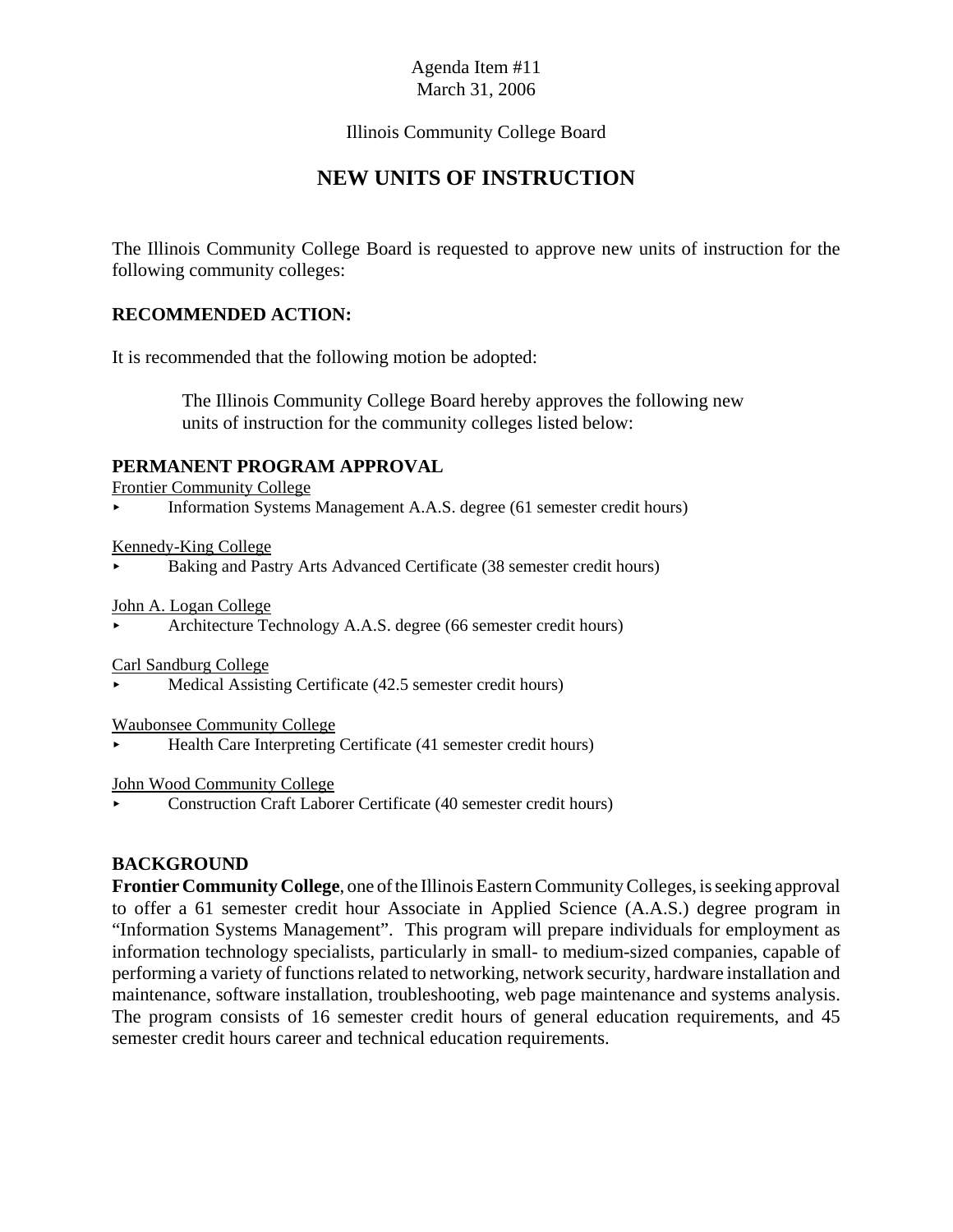The career and technical component consists of coursework in Local Area Networks (LAN), Wide Area Networks (WAN), network security, computer hardware and maintenance, microcomputer operating systems, web page construction, network operating systems, java programming, microcomputer business applications, and systems analysis and design. A+ hardware concepts have been incorporated into the program, so students will be eligible for the A+ Hardware certification exam, an optional but beneficial credential for graduates. Assessment of student learning objectives will be accomplished through evaluation of a student portfolio by an interdisciplinary faculty team.

Information provided by the college supports the demand for a broad-natured information systems program within the college's district. According to local employers, many applicants for current job openings possess very specialized skills in networking, web page design, or programming. Locally, employers are interested in individuals with a broader focus on all aspects of information technology. The Illinois Department of Employment Security's employment projections indicate an average to above average growth in employment of several job titles related to this program through 2012, including "computer support specialists", "computer systems analysts", and "networking specialists and administrators". The college anticipates an enrollment of 15 full- and 15 part-time students the first year, increasing to 20 full- and 30 part-time students by the third year. The program will require one existing full-time faculty the first year. Costs for implementing this program will be approximately \$1,800 the first year, \$4,300 the second year, and \$4,800 the third year.

**Kennedy-King College** is seeking approval to offer basic and advanced level certificate programs in "Baking and Pastry Arts". The basic certificate program will prepare individuals for entry-level employment as baking and pastry assistants, kitchen and prep workers. The advanced certificate program will prepare individuals for employment as bakers, pastry cooks or specialty baking and pastry chefs. The basic certificate program requires 15 semester credit hours of coursework in introductory baking, baking safety and sanitation, baking techniques, pastry techniques, and cookie and tart baking. The advanced certificate program requires an additional 23 semester credit hours (38 credit hours total) including coursework in basic and classical cakes, special occasion cakes, individual pastries, confectionary arts, hearth breads and rolls, specialty breads, and advanced baking principles. The curricula were developed according to the Illinois Occupational Skill Standards and Credential Council's (IOSSCC) standards for cooks and bakers. These programs will be offered through the college's Washburne Culinary Institute which offers students state of the art facilities and equipment, as well as catering services, a full-service restaurant, and in the future a bakeshop.

Labor market information provided by the college supports the interest in and need for a culinary arts program specializing in baking and pastry arts. According to the Illinois Department of Employment Security, the demand for bakers and pastry chefs is expected to increase much faster than the statewide average for all occupations through 2012. The college currently offers similar programs in Culinary Arts which have proven very successful for their district. The college anticipates a combined enrollment of 48 students during the first year. The programs will require two faculty the first year, one new full-time and one existing part-time member. Costs for implementing these programs will be approximately \$60,000 the first and second years, and no new costs being projected during the third year.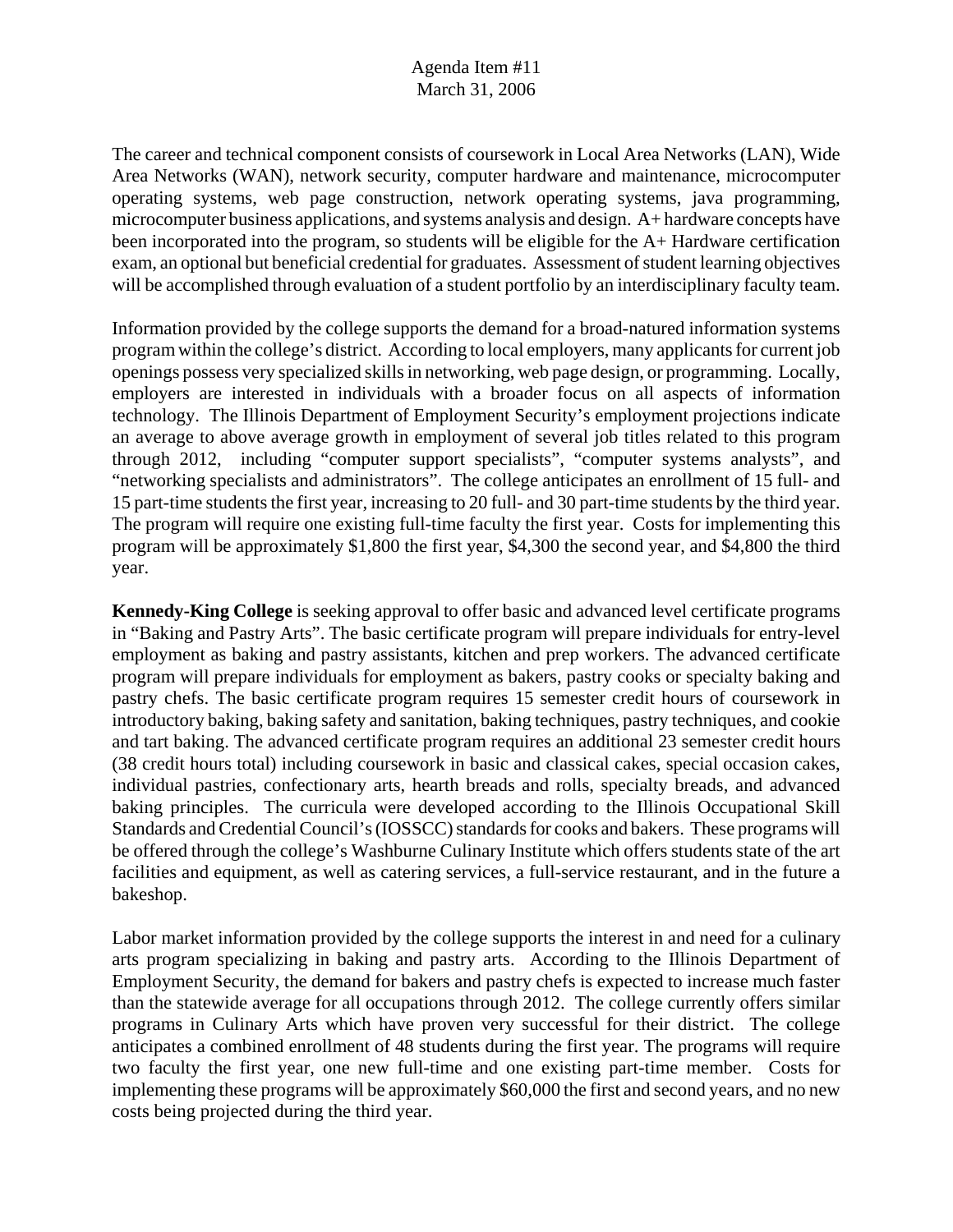**John A. Logan College** is seeking approval to offer a 66 semester credit hour Associate in Applied Science (A.A.S.) degree program in "Architecture Technology". This program will prepare individuals for employment as architecture technicians in the fields of architecture, engineering, and construction. Architecture technicians assist architects, engineers and construction managers with developing and interpreting designs and their implementation. The curriculum consists of 19 semester credit hours of general education requirements, and 47 semester credit hours of career and technical education requirements, including a required comprehensive project in architecture technology. The career and technical component includes coursework in introductory architecture, technical drafting, introductory and advanced computer graphics, introductory and advanced architecture documents, architecture practices and standards, site and building assessment, strength of materials, 3D applications, environmental systems, estimating, and presentation drawings. Assessment of student learning objectives will be achieved through demonstration of the student's knowledge based on their final project, evaluated by program faculty and advisory committee members.

Labor market information provided by the college supports the interest in and need for a two-year degree program in architecture technology. This program has also been designed for smooth articulation with Southern Illinois University at Carbondale's Bachelor of Science degree in Architecture Studies. The college anticipates an enrollment of 15 full-time and one (1) part-time student the first year, increasing to 18 full-time and two (2) part-time students the third year. The program will require one (1) existing full-time and one (1) new part-time faculty the first year. Costs of implementing this program will be approximately \$8,150 the first year, and \$12,650 the second and third years. Higher costs in subsequent years reflect the addition of part-time program faculty.

**Carl Sandburg College** is seeking approval to offer a 42.5 semester credit hour "Medical Assisting" Certificate program. This program will prepare individuals for entry-level employment as medical assistants capable of performing in a variety of health settings. The curriculum consists of 12 semester credit hours of general education requirements, and 30.5 semester credit hours of career and technical education requirements, including a medical assisting practicum. The career and technical component of the program consists of coursework in medical terminology, medical assisting procedures, pharmacology and medical administration, clinical medical assisting, financial procedures for medical office, and medical office management. The curriculum was developed based on entry-level competencies identified by the American Association of Medical Assistants (AAMA), in cooperation with the Commission on Accreditation of Allied Health Education Programs (CAAHEP). Students will be prepared to sit for several optional credentialing exams, including the Certified Medical Assistant (CMA) offered by the AAMA, and the Registered Medical Assistant (RMA) offered by the American Medical Technologists (AMT).

Labor market information provided by the college supports the need for and interest in a formalized medical assistant training program within the college's district. Currently the college sends its students to neighboring districts for this training program. The college anticipates an enrollment of eight (8) full-time and four (4) part-time students the first year. One (1) new full-time, two (2) new part-time, three (3) existing full-time and one (1) existing part-time faculty will be required during the first year of the program.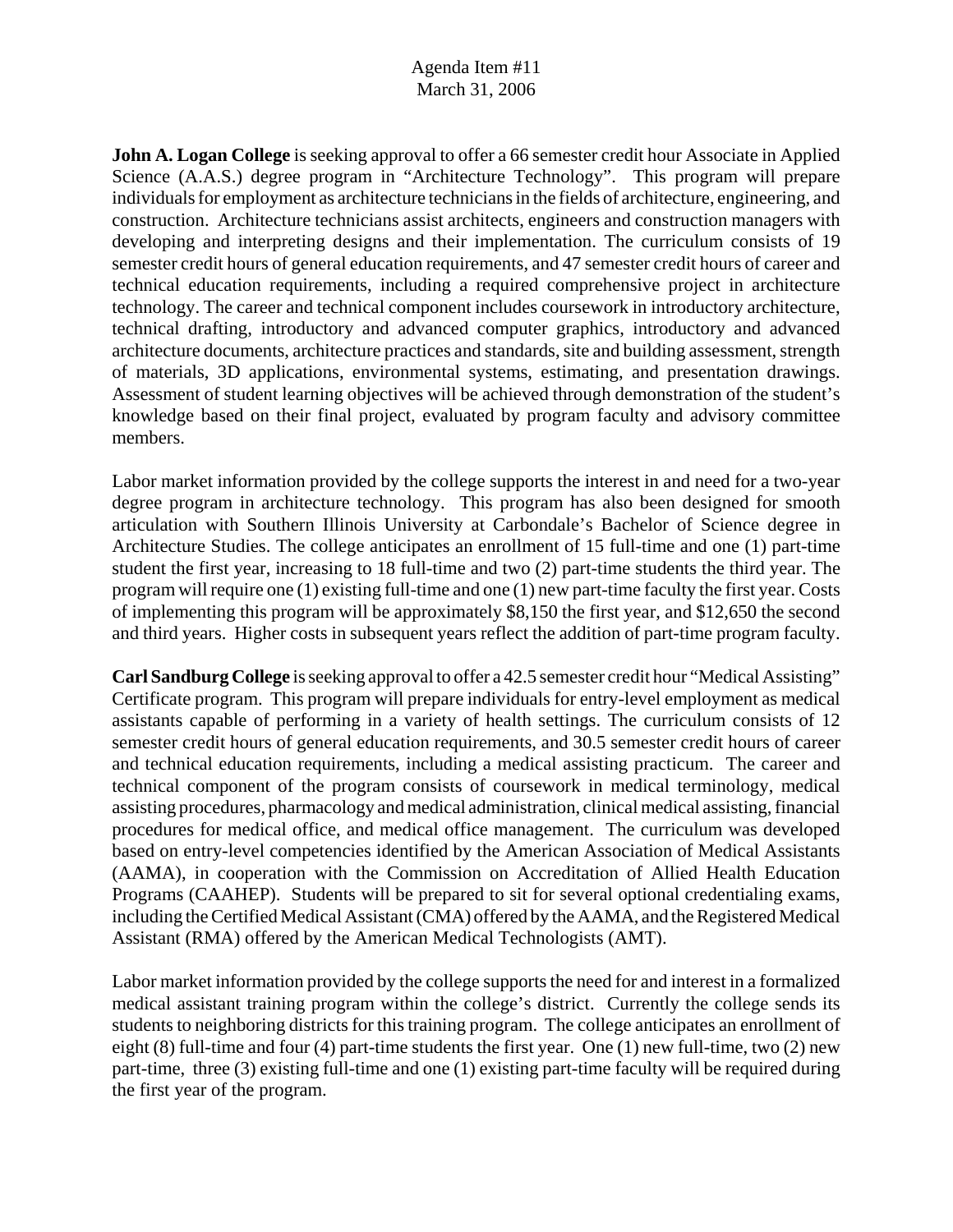The costs of implementing this program will be approximately \$23,500 the first year, \$21,310 the second year, and \$21,150 the third year. Costs reflect the hiring of a full-time faculty coordinator for this program as well as fees related to program accreditation through CAAHEP.

**Waubonsee Community College** is seeking approval to offer 41 semester credit hour "Health Care Interpreting" Certificate program. This program will prepare individuals for entry-level employment as healthcare interpreters for the deaf and hearing impaired in a variety of healthcare environments. The curriculum consists of coursework in communications strategies for healthcare careers, English and Spanish healthcare interpreting and translation, racial and ethnic relations, anatomy and medical procedures for healthcare interpreting, mental health and substance abuse issues for interpreting, anatomical terminology, cultural approaches to healthcare, Spanish for Native speakers, business communications, English/Spanish translation laboratory, simultaneous healthcare interpreting, medical translation laboratory, and a required healthcare interpreting practical experience. The college anticipates an enrollment of three (3) full-time and fifteen (15) part-time students the first year, increasing to 10 full-time and 30 part-time students by the third year. This program is being proposed as a revision to current programs offered by the colleges, based on input from the Program Advisory Committee. Labor market information provided by the college supports the strong interest in interpreting programs for healthcare environments. The program will require one new full-time faculty member and three (3) existing part-time faculty the first year. Costs for implementing this program will be approximately \$75,700 the first year, \$82,150 the second year, and \$93,100 the third year.

**John Wood Community College** is seeking approval to offer a Construction Craft Laborer Certificate program (40 semester credit hours). The certificate program will prepare individuals for entry-level employment as construction laborers for new and existing laborer apprentices working towards their journeyperson certification. This program was developed in cooperation with the Illinois Laborers' and Contractors Joint Apprenticeship and Training Program for students enrolled in the district's regional union partnership. In addition to JWCC, the proposed region includes Carl Sandburg College, Lincoln Land Community College, and Spoon River College. The Certificate program consists of 23 semester credit hours of required career and technical coursework and 17 semester credit hours of related technical electives. The career and technical education component of the curriculum includes craft orientation and safety training, mason tending, concrete practices and procedures, asphalt technology and construction, asbestos abatement, pipelaying, blueprint reading, basic surveying, bridge construction, and AGC Hazardous waste technology as well as a laborer internship requiring 5,000 hours of on-the-job training.

Labor market information provided by the college supports the interest in and need for a formalized training program for existing and potential construction craft laborers within the proposal regional area. Furthermore, according to the Illinois Department of Employment Security, growth in the demand for construction laborers both statewide and within the college's district is expected to increase faster than the average for all occupations through 2012. The college anticipates an enrollment of 15 part-time students the first year, increasing to 25 part-time students by the third year. The program will require three (3) existing full-time and four (4) existing part-time faculty the first year. No new costs will be incurred to implement this program.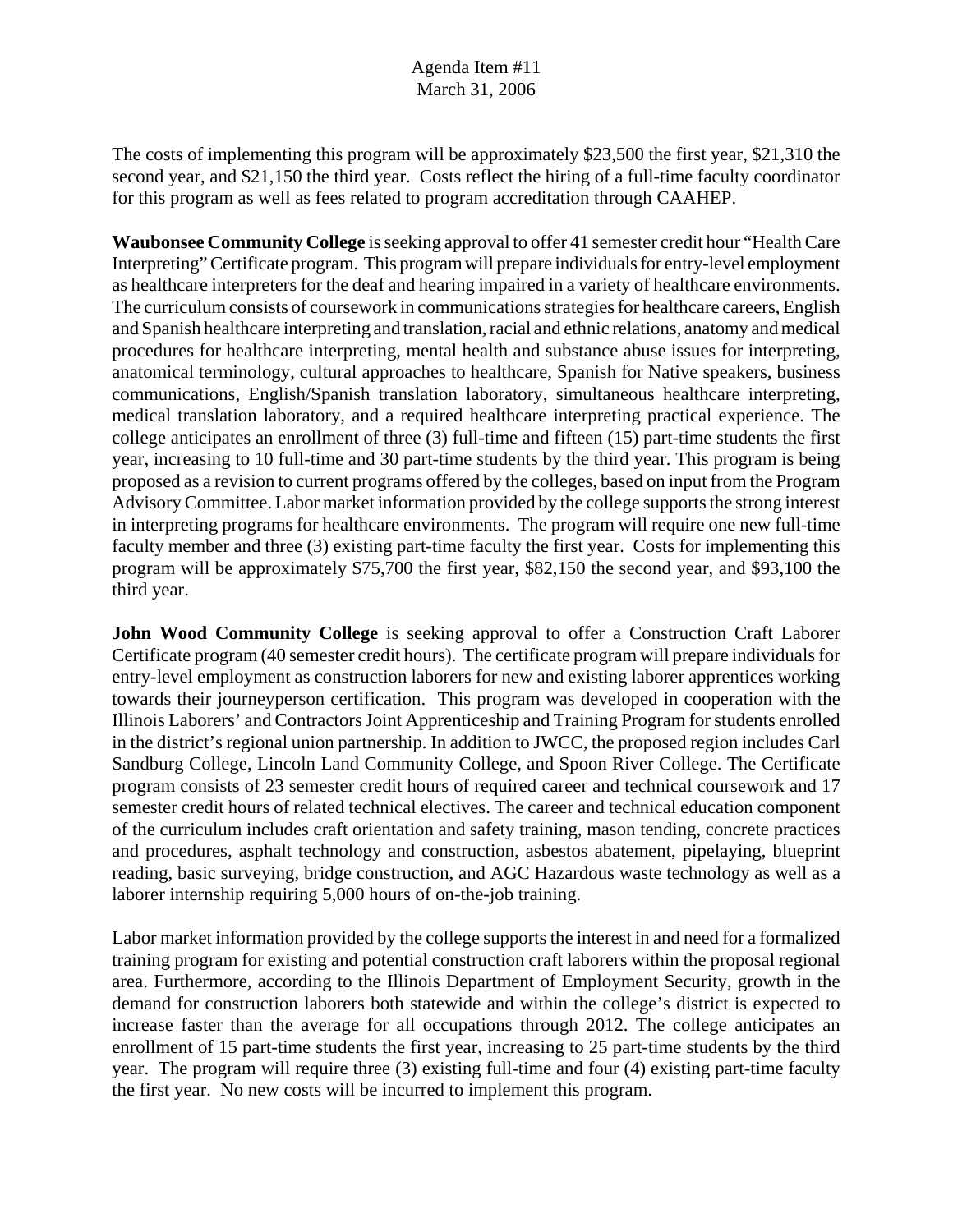# **TEMPORARY PROGRAM APPROVAL**

Heartland Community College

- Laborer Apprentice A.A.S. degree (60 semester credit hours)
- < Laborer Apprentice Certificate (44 semester credit hours)

John A. Logan College

- < Construction Trades Technology A.A.S. degree (67 semester credit hours)
- < Construction Trades Technology Certificate (39 semester credit hours)

Parkland College

< Construction Trades Technology A.A.S. degree (60 semester credit hours)

# **BACKGROUND**

**Heartland Community College** is seeking temporary approval to offer a Labor Apprentice Associate of Applied Science (A.A.S.) degree program (60 semester credit hours) and a Labor Apprentice Certificate program (44 semester credit hours) for a period of three years. The certificate program will prepare individuals for entry-level employment as construction laborers, while the degree program will provide expanded educational opportunities for new and existing laborer apprentices working towards their journeyperson certification. This program was developed in cooperation with the Illinois Laborers' and Contractors Joint Apprenticeship and Training Program for students enrolled in the Great Planes Council local union partnership. The Certificate program consists of four (4) semester credit hours of general education requirements and 40 semester credit hours of career and technical coursework. This component of the curriculum includes craft orientation and safety training, mason tending, concrete practices and procedures, asphalt technology and construction, asbestos abatement, pipelaying, blueprint reading, basic surveying, bridge construction, and AGC Hazardous waste technology as well as a laborer internship requiring 5,000 hours of on-the-job training. The A.A.S. degree program will add to the certificate program to include additional general education requirements (17 semester credit hours total) and the option for related technical electives (3 semester credit hours).

The college anticipates an enrollment of 15 part-time students the first year, increasing to 18 parttime students by the third year. Temporary approval is being requested to meet the immediate needs of the district. *Permanent approval will be considered after a period of three years based on program outcomes.* 

**John A. Logan College** is seeking temporary approval to offer a Construction Trades Technology Associate of Applied Science (A.A.S.) degree program (67 semester credit hours) and a Construction Trades Technology Certificate program (39 semester credit hours) for a period of three years. The certificate program will prepare individuals for entry-level employment as construction laborers, while the degree program will provide expanded educational opportunities for new and existing laborer apprentices working towards their journeyperson certification. This program was developed in cooperation with the Illinois Laborers' and Contractors Joint Apprenticeship and Training Program for students enrolled in the district's local union partnership.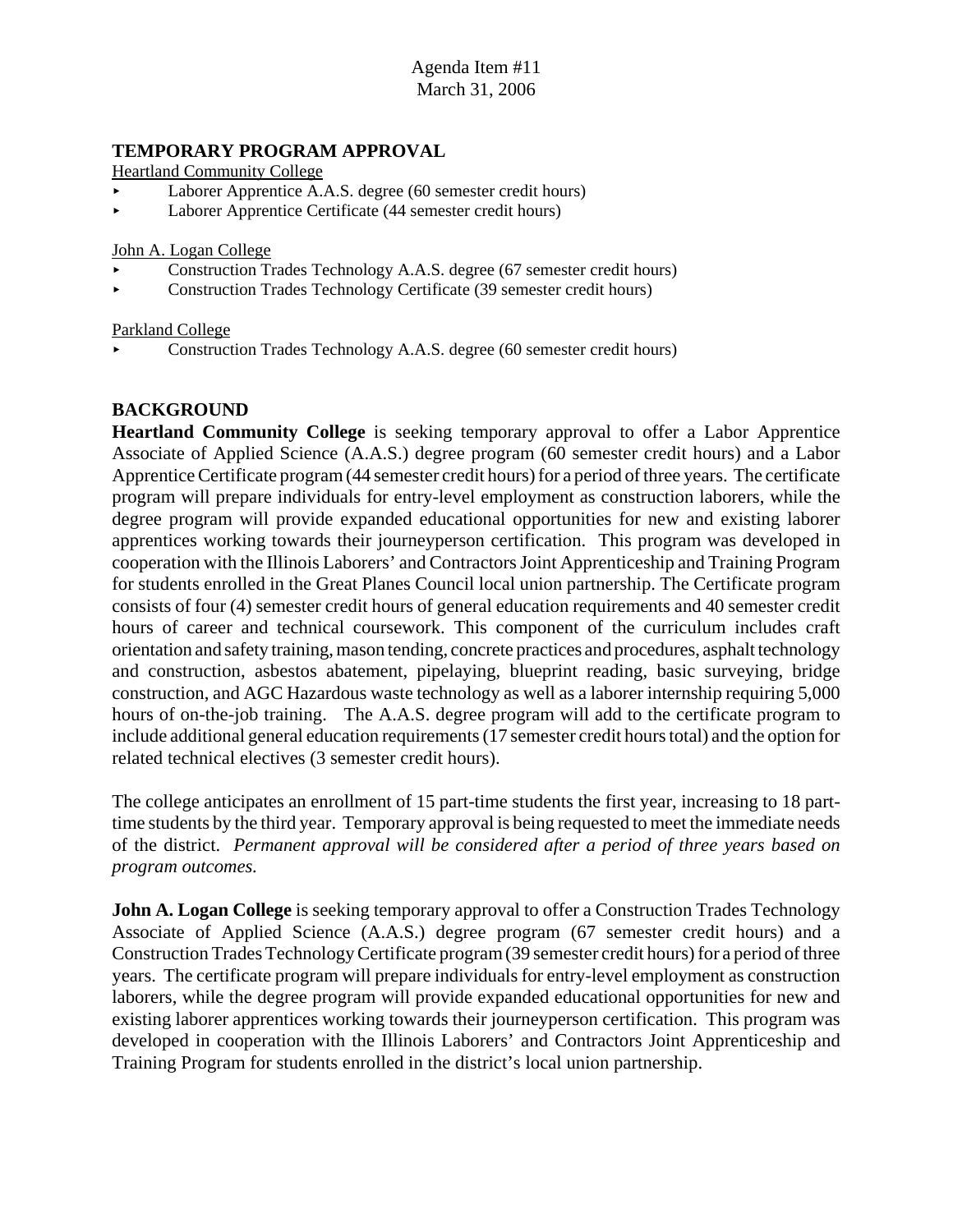The Certificate program consists of 39 semester credit hours of career and technical coursework including craft orientation and safety training, mason tending, concrete practices and procedures, asphalt technology and construction, asbestos abatement, pipelaying, blueprint reading, basic surveying, bridge construction, and AGC Hazardous waste technology as well as a laborer internship requiring 5,000 hours of on-the-job training. The A.A.S. degree program will add to the certificate program to include 16 semester credit hours of general education requirements and the option for related technical electives (12 semester credit hours).

The college anticipates an enrollment of 15 part-time students the first year, increasing to 18 parttime students by the third year. Temporary approval is being requested to meet the immediate needs of the district. *Permanent approval will be considered after a period of three years based on program outcomes.* 

**Parkland College** is seeking temporary approval to offer a Construction Trades Technology Associate of Applied Science (A.A.S.) degree program (60 semester credit hours) for a period of three years. This program was developed in cooperation with the Illinois Laborers' and Contractors Joint Apprenticeship and Training Program for students enrolled in the district's local union partnership. The college currently offers six (6) different certificate programs in related construction trades: bricklayer, carpentry, glazier, laborer, painting and decorating, and sheet metal. The degree program will serve as a capstone program for new and existing certificate program students and provide expanded educational opportunities for laborer apprentices working towards their journeyperson certification. The Certificate programs range in credit hours from 27- 43 semester credit hours. The A.A.S. degree program will add 15-16 semester credit hours of general education requirements and the option for up to 15 semester credit hours related technical electives.

The college anticipates an enrollment of 15 part-time students the first year, increasing to 18 parttime students by the third year. Temporary approval is being requested to meet the immediate needs of the district. *Permanent approval will be considered after a period of three years based on program outcomes.* 

# **INFORMATION ITEM - BASIC CERTIFICATE APPROVAL**

Following is a list of basic certificates that have been approved on behalf of the Illinois Community College Board by the President/CEO since the last Board meeting:

# **Permanent Approval**

Kennedy-King College

< Baking and Pastry Arts Basic Certificate (15 semester credit hours)

Lincoln Land Community College

< Security Certified Network Architect Training Certificate (15 semester credit hours)

# John A. Logan College

Medical Assistant Certificate (22 semester credit hours)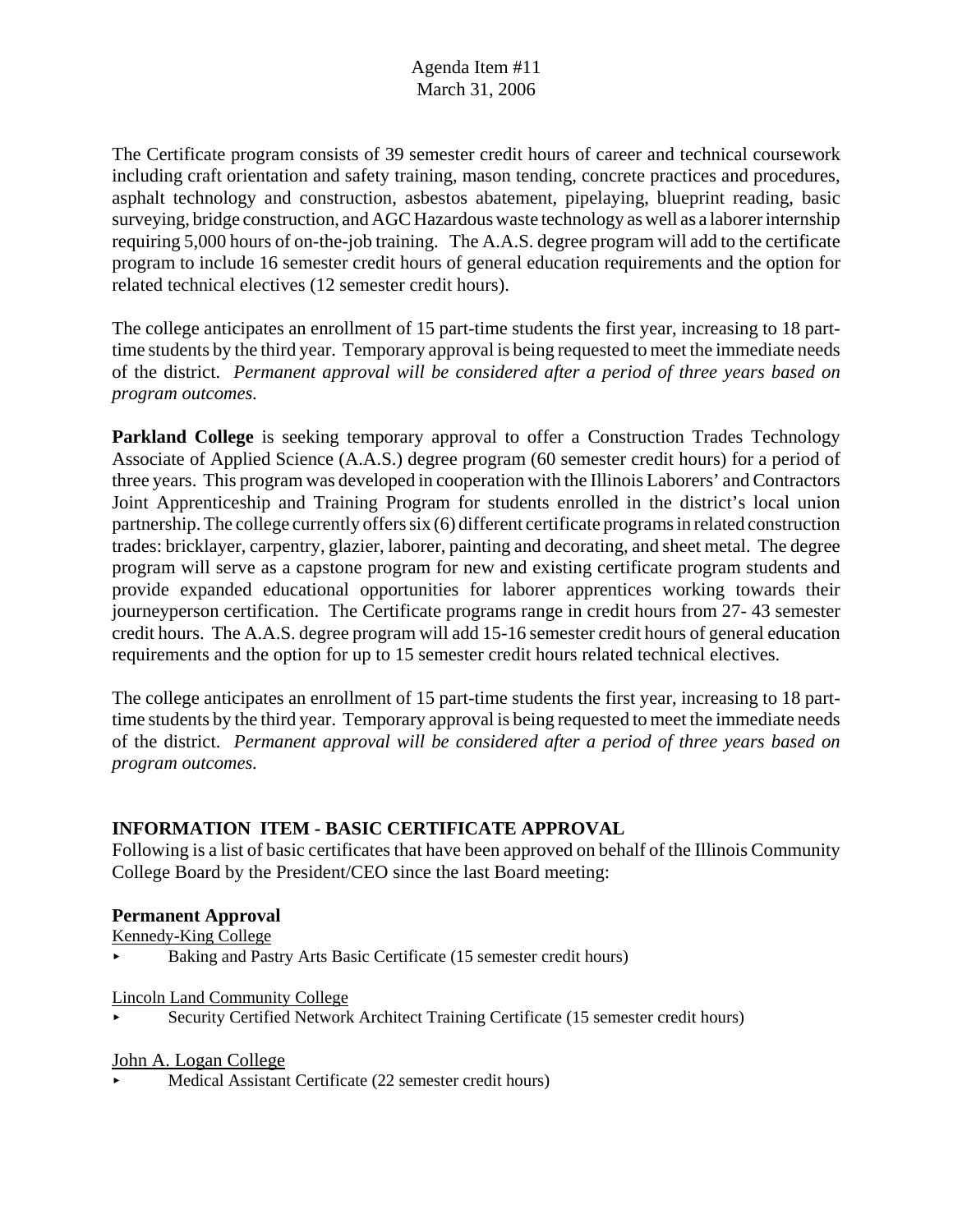Sauk Valley Community College

- Entry Level Welder Certificate (2 semester credit hours)
- Advanced Level Welder Certificate (16 semester credit hours)

Waubonsee Community College

< Health Care Interpreting Practitioner Certificate (18 semester credit hours)

#### **Temporary Approval**

Kennedy-King College

< Professional Bank Teller Certificate (17 semester credit hours)

#### Parkland College

**Tractor-Trailer Truck Driver Training Certificate (7 semester credit hours)** 

#### Rend Lake College

< Illinois Law Enforcement Academy Certificate (20 semester credit hours)

#### Harold Washington College

< Professional Bank Teller Certificate (17 semester credit hours)

#### Wilbur Wright College

< Building Energy Technologies Certificate (21 semester credit hours)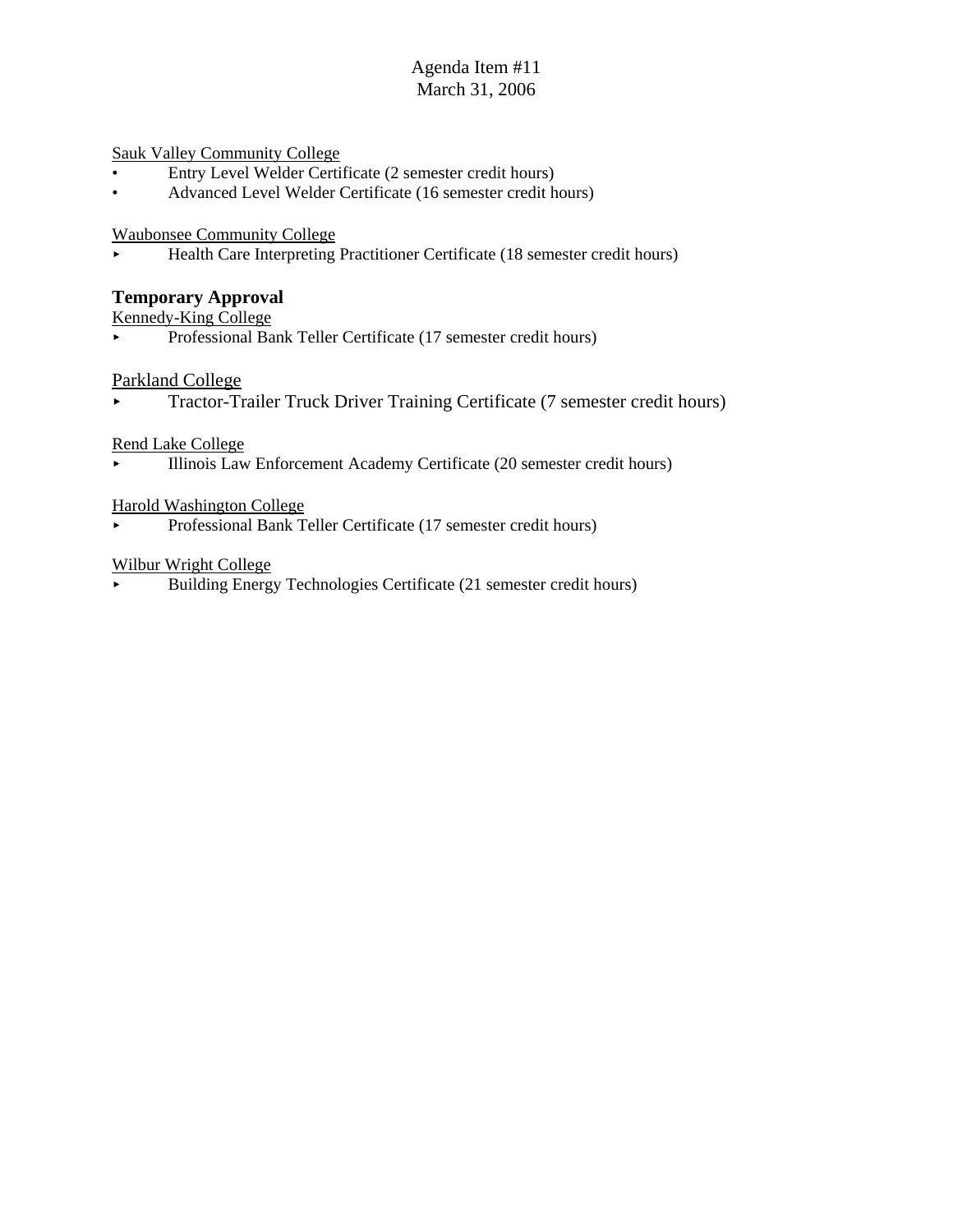#### UNAPPROVED *(ACTION)*

Minutes of the 362nd Meeting of the Illinois Community College Board Business Session January 24, 2006 Harry L. Crisp Community College Center 401 East Capitol Avenue Springfield, Illinois

## Item #1 - Roll Call and Declaration of Quorum

Chairman Alongi called the meeting to order at 9:00 a.m. Roll call was taken with the following members present: Guy Alongi, Jenna Altadonna, John Aurand, Marikay Hegarty, Rudolph Papa, Bill Naegele, Judith Rake, and Jake Rendleman. John Donahue, Dianne Meeks, and Suzanne Morris were absent.

## Item #2 - Announcements and Remarks by Guy H. Alongi, Chair

Chairman Alongi welcomed the new Board member, Jake Rendleman from Carterville, Illinois, to the Board. He has been an educator all his life, retiring as an elementary school teacher. Recent legislation was passed that allows a faculty member and a Trustee member to serve on the Illinois Community College Board. Jake is currently a very active member with the Board of Trustees at John A. Logan College. He has also served in every capacity with the Illinois Community College Trustees Association and is past president of that organization.

#### Item #3 - Presentation of the 2005 Excellence in Learning-Centered Instruction Awards

Geoff Obrzut, ICCB President/CEO, introduced and presented the community colleges selected for this award. The colleges honored were Harry S Truman College, Waubonsee Community College, and William Rainey Harper College.

Item #4 - Committee Reports

Item #4.1 - Adult Education & Family Literacy Committee

Marikay Hegarty reported that Sarah Hawker, Vice President for Workforce Development and Adult Education, and Jennifer Foster, Senior Director for Adult Education provided the Committee with some valuable updates regarding family literacy on the federal and national levels.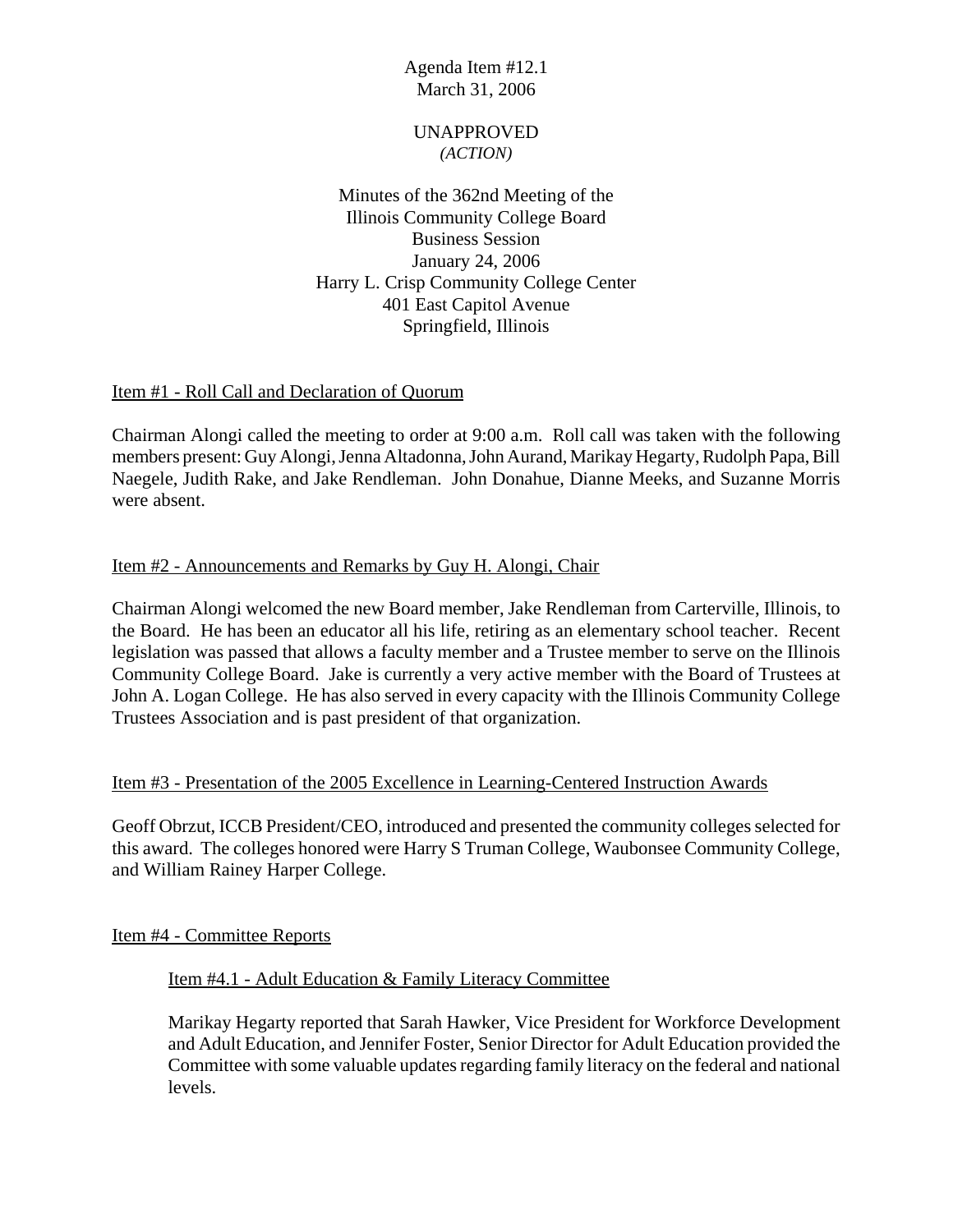The State of Illinois, one of only four states, has surpassed the targets that were set in the National Reporting Standards. ICCB Adult Education and Family Literacy submitted its report on December 31, 2005. A response from the national level is expected in the near future . The emphasis of this year's report was goal setting and post testing.

Initially there was a loss of about \$300 million at the federal budget level, but it has now been brought back up to level funding, which is about \$574 million for Adult Education.

They are expecting to see in Illinois about \$20 million going into that program with a 1 percent reduction for budget management that is across the board for all programs.

Illinois is included in the national level of the National Assessment of Adult Literacy Survey, and the results should be released shortly. Illinois did not participate in the detail level because it would have cost the state approximately \$750,000 to be presented with a detail sample. At the time, it was not considered cost effective.

Adult Education and Family Literacy GED testing administration are elated to report they have received verbal approval to hire the GED Director.

The Data Collection System Committee met yesterday regarding development efforts and implementation of the new system. Initially the target for implementation was set for July 2006; however, the Committee has decided to reevaluate the target implementation date in light of events that have occurred in development and past experience with rushing the project.

The Adult Education Advisory Council met on January 19, 2006, and Gay Graves will present a report later this morning.

#### Item #4.2 - Budget and Finance Committee

Bill Naegele reported that one of the most important responsibilities of the Budget and Finance Committee is to review ICCB financial statements. The Committee discussed office budget issues for fiscal year 2006 and fiscal year 2007. The ICCB has been asked to reserve 2 percent of the office budget in fiscal year 2006. This totals \$42,400 and can be accommodated due to turnover and the hiring lag. The Committee also discussed the fiscal year 2007 budget in some detail. The Committee continues to support the IBHE budget discussions.

#### Item #5 - President/CEO Report

Geoff Obrzut welcomed Jake Rendleman as the new ICCB Board member.

Governor Rod Blagojevich gave his State of the State address on Wednesday, February 15. In his address, he included community colleges in his budget package.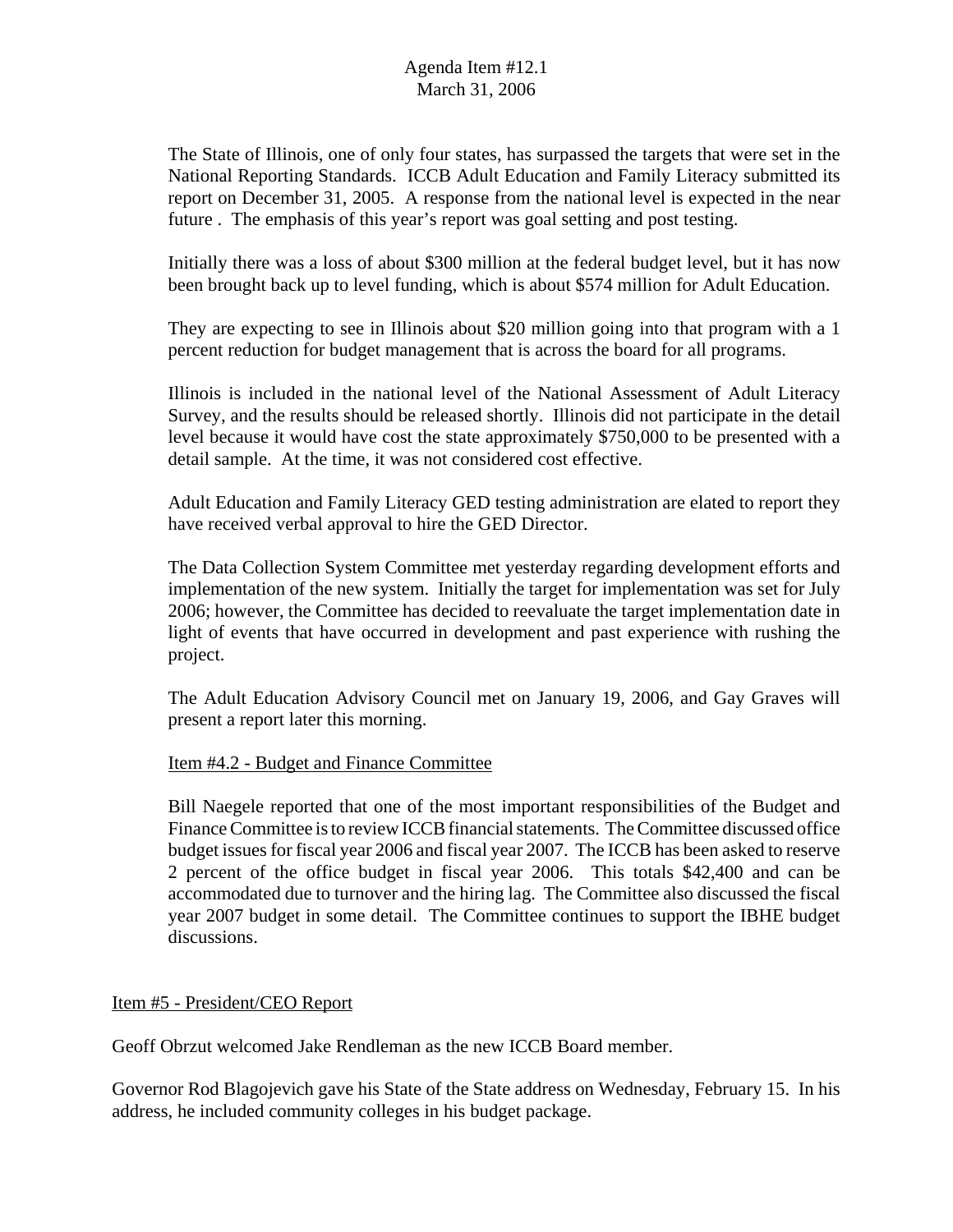A \$1,000 college tuition tax credit for students was also included, which will have a big impact on our community college students. We are also working with Alice Jacobs, President of the Presidents Council, to have textbooks included in the tax credit.

On Sunday, there was a press conference with the Governor at Loyola University that Bill Naegele; Marikay Hegarty; staff member Randy Barnette, Vice President for Internal Affairs; and a number of the college presidents, including Dr. Charles P Guengerich and Dr. Margaret B. Lee.

Geoff Obrzut stated that the ICCB is very pleased that they were able to reach an agreement with IBHE on the budget. Basically it comes out to a 1.9 percent increase. A thank you was extended to Elliot Regenstein, the Deputy Governor for Education Reform, and Judy Erwin, Executive Director of IBHE, for their assistance. A thank you was also extended to our own Chairman, Guy Alongi, who was very involved in the discussions to ensure that the Illinois Community College System was not forgotten.

The budget will not be voted on by the Board today. We will wait until after the Governor gives his budget address. There will most likely be a special meeting of the Board via teleconference to vote on the ICCB budget.

The Governor also announced a 4 percent pay raise for many state employees. This has become an issue for many of the colleges who have contractual faculty working in the correctional facilities for the community colleges; they were not covered. A meeting is scheduled for 1:00 p.m. today with some of those colleges to try to work something out.

A very important Homeland Security Conference will be held on February 21-22 at the Crowne Plaza in Springfield. There is a very good response with the attendance. Mr. Obrzut encourages everyone, including Board members, to attend.

Geoff Obrzut has been getting involved through the system with the Lumina Foundation, based in Indiana. The Foundation is sponsoring an "Achieving the Dream" Conference, which will focus on improved student outcomes in community colleges to assist students to be successful, specifically students with low income and color. The conference will be held on January 29 - February 2, 2006, in Orlando, Florida. Seven states participate in the Foundation.

The Lumina Foundation is also developing a program called An Education to Workforce Initiative. The ICCB is going to work with the IBHE in facilitating state round tables. Judy Erwin, Judy Rake, and Mr. Obrzut will be working together.

Elaine Johnson, Vice President for Instruction and Policy; Chairman Alongi; and Geoff will be working on acquiring an office for ICCB staff and Board members in the southern part of Illinois for little or no cost.

There have been some remodeling done to the ICCB building recently. Thanks to the Foundation, the bathrooms, second floor conference room, and stairways have been painted. A thank you is extended to Ray Hancock and Foundation for the funding.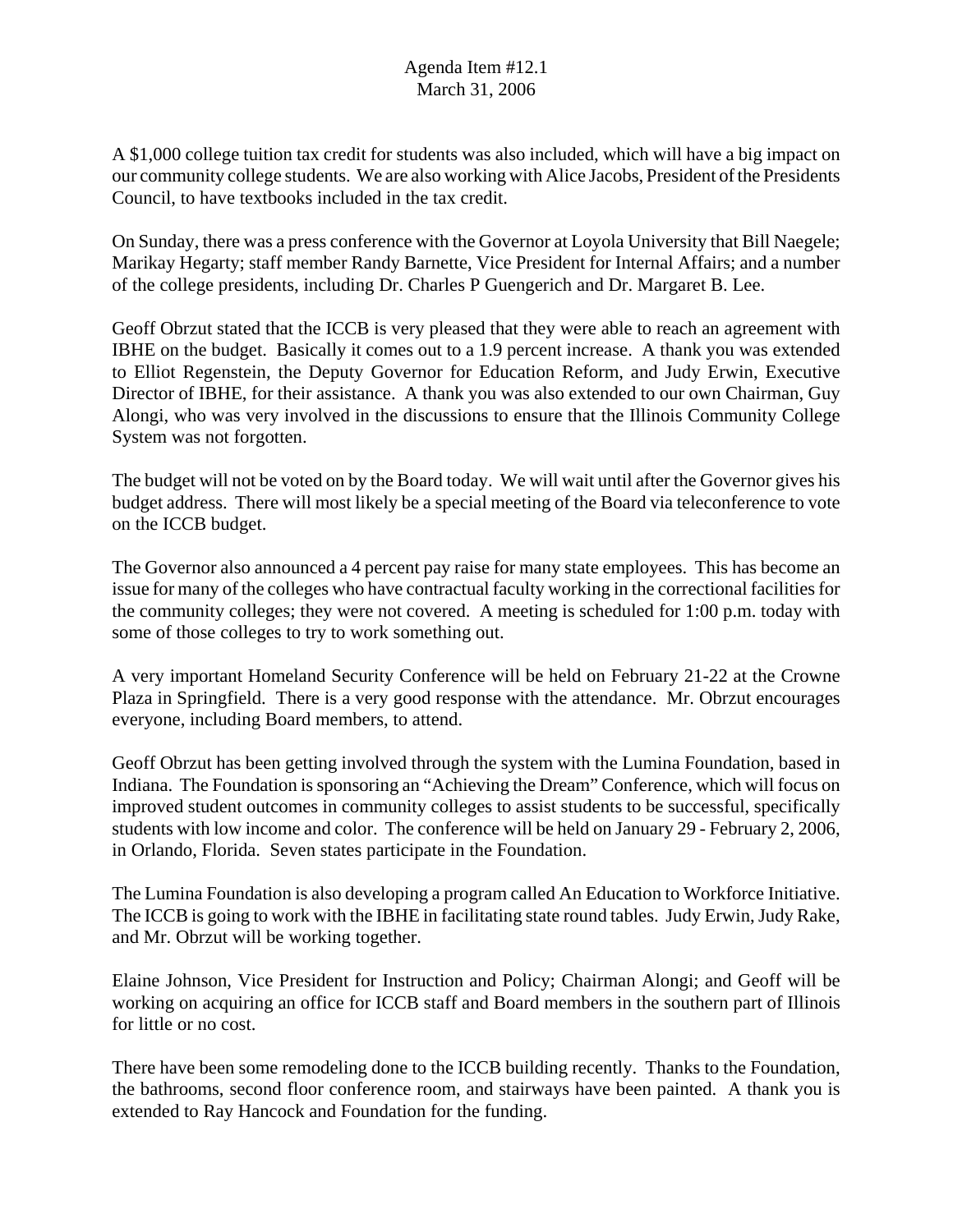There has also been talks of adding a third floor to the ICCB building. Ray Hancock and ICCB staff are now exploring the options. A good aspect is that the third floor is able to be built without having to move the staff.

Mr. Obrzut also mentioned the Attorney General gave their opinion that all the community colleges and their staff would be included with the Illinois Community College Board Agency when following the Ethics Act. This would mean that the ICCB would have to develop not only the Ethics Training for all the community colleges but also be in charge of the personnel policy. However, the ICCB did not believe they should be considering they are separate units of government. The ICCB and the Inspector General from the Governor's Office had a meeting Friday that went very well. Terry Bruce, Chief Executive Officer of Illinois Eastern Community Colleges, along with some other college presidents, and staff member Ellen Andres, Interim Chief Operating Officer/Human Resources, attended the meeting. They were able to convince Sydney Roberts, First Deputy Inspector General, the final authority for the colleges was not the Governor's Office, which is what the Ethics Training would fall under, but the individual college's Board of Trustees. Ms. Roberts realized the point and will take this information to her boss to discuss. Hopefully, there will be a proclamation written excluding the ICCB from completing Ethics Training for the college's personnel. The Board will be updated as information is available.

There is still no forward movement on the negotiations with the Union. Illinois Federation of Teachers (IFT) still needs more time to meet with their members. In the meantime, the ICCB has met with their attorney. Negotiations will most likely begin in late February or March.

ICCB staff member Sarah Hawker, Vice President for Workforce Development and Adult Education, will retire on Tuesday, February 28, 2006. There will be a reception for her; however, the date has not been confirmed at this time. We wish her well.

The Governor's office recently approved five of the most crucial positions of the ICCB vacancies. Chairman Alongi and Mr. Obrzut will be working with Elliot Regenstein and John Filand, Director for Governor's Office of Management and Budget, to get the other positions approved as well.

Mr. Obrzut has now visited all 39 districts prior to his two-year anniversary as ICCB President/CEO. He recently visited Illinois Eastern Community Colleges. A thank you is extended to Chief Executive Officer Terry Bruce for the most appreciated hospitality.

Item #6 - Advisory Organizations

# Item #6.2 - Student Advisory Committee

Jenna Altadonna, the new student member for fiscal year 2006, reported that most of the discussion from the last Board meeting remained the same. There were two awards set up for their Awards Recognition Program, which include "The Most Outstanding Administrator in a Community College" and "The Most Outstanding Program in a Community College". Lobby Day has been changed to March 22. The SAC meeting date is still on, March 17-18.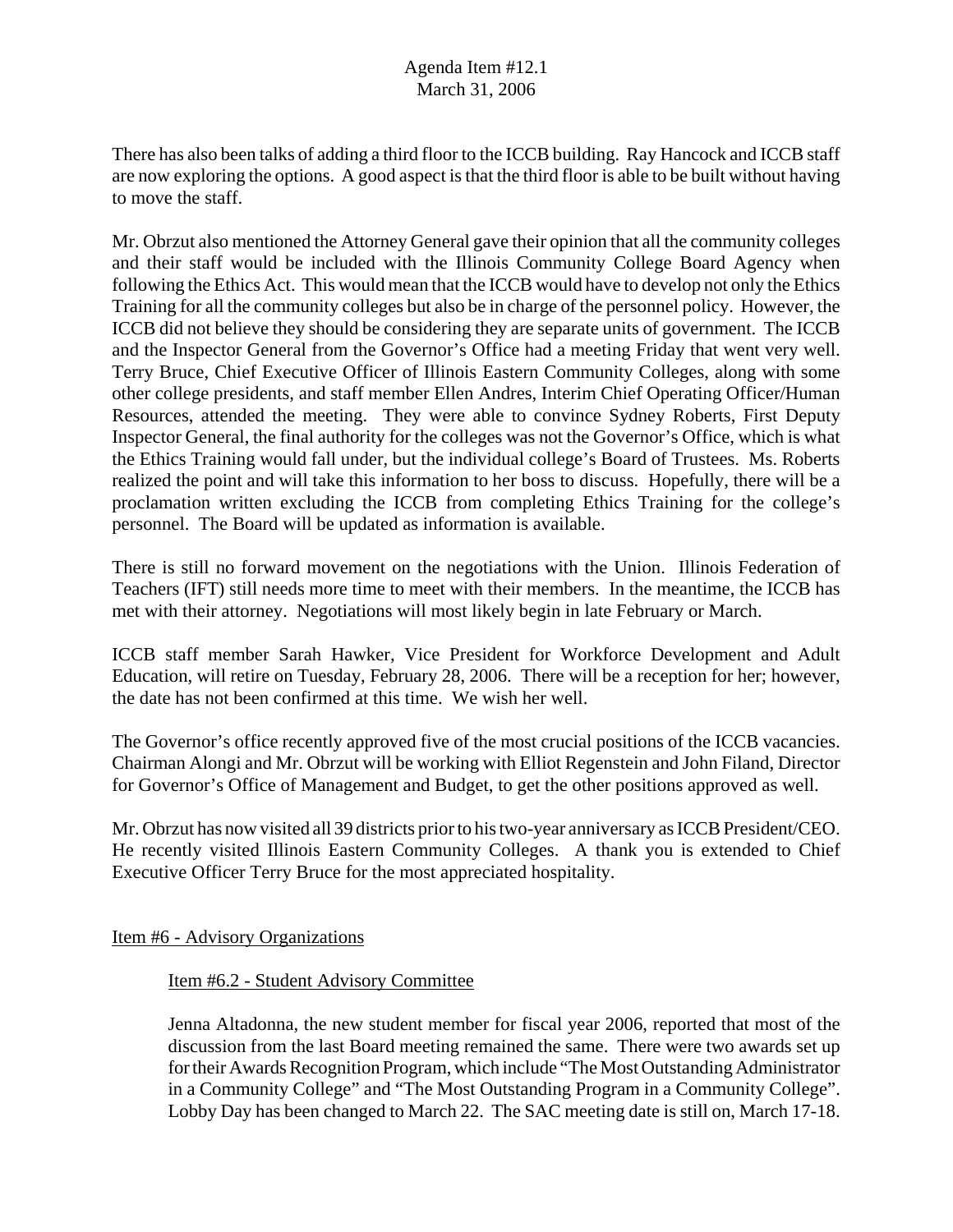The Service Project is still going to be the care packages for the soldiers. The pricey textbooks issue continues to come up at every meeting. Some colleges are known to have good deals on purchasing cheap textbooks, but for the most part, they are too expensive. The textbook report should be completed by the next meeting.

#### Item #6.3 - Illinois Community College Trustees Association (ICCTA)

Mike Monaghan, Executive Director of the Illinois Community College Trustees Association, reported that the association has moved in to its  $36<sup>th</sup>$  year of representing the community college boards. He congratulated Jake Rendleman as well. The association is not going to have, for the first time in many years, a meeting in January.

The January Springfield meeting will now be moved to coordinate with the National Trustees meeting in Washington, D.C. on February 5-8. The ICCTA meeting will be held on Monday., February 6. On March 17, the Trustees will meet again in Illinois and Lobby Day has been schedule for March 29 this year. The Association also would like to acknowledge the hard work the ICCB has done with some very important issues.

## Item #6.4 - Adult Education and Family Literary Advisory Council

Gay Graves, Adult and Family Education Director for the St. Clair County Regional Office of Education, reported the Council met last Thursday in Springfield. There was a total of 36 present with ten ICCB staff, 25 council members, and one guest. The Council has five committees that have specific areas of interest to assist ICCB with regulations and improvement of the state adult education programs.

# **Curriculum and Instruction**—**Ruth Sutton chairman**

- Develop guidance document to assist providers in developing a local testing policy
- Developing a chart that providers can use to compare local testing date with state wide testing data

#### **Professional Development, Training and Marketing**—**Raemarie Oatman Chairman**

- Finalizing plans for distribution of their survey
- Reviewing proposed objectives for statewide new teacher orientation for adult education as presented by the service center network

#### **Policy Studies, Research and Accountability—Christy Post Chairman**

- Reviewing FTP site components
- Providing feedback to the ICCB on information included in the annual report

#### **Workforce Coordination—Ruth Evans Chairman**

- Reviewing the workplace literacy survey
- Some of the committee with be attending the Title I and Title II directors meeting
- Reviewing the TWL update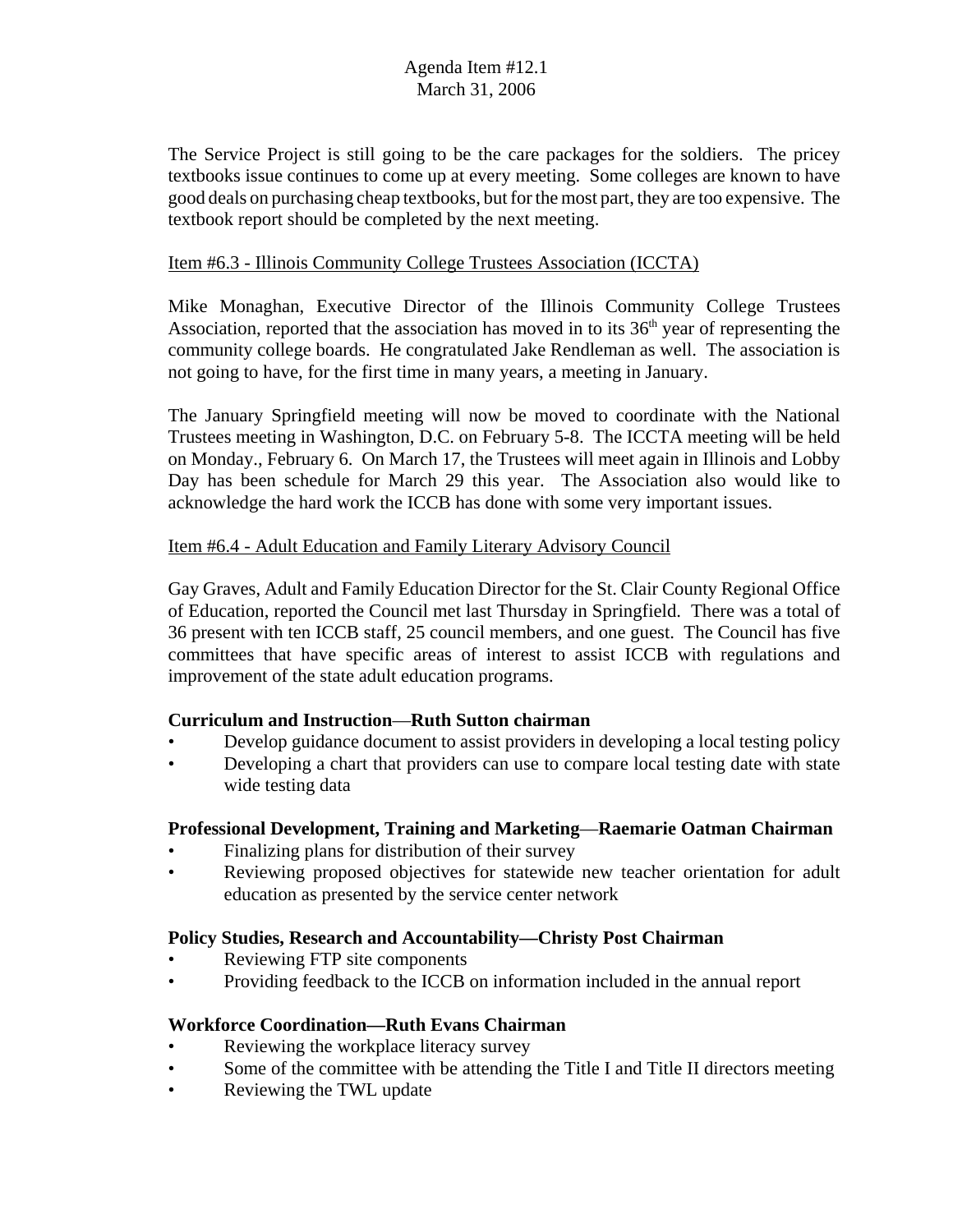- Reviewing the WIA reauthorization update
- Someone will attend the Health Conference in April and report to the group

#### **Student support Services—Tanya Thomas Chairman**

- Clarifying the literacy services definition in the manual. We need to know if students receiving one on one tutoring count for ICCB numbers
- Discussing allowable and non-allowable costs for the literacy line in relation to voluntary literacy (i.e. where to take staff development expenses for the literacy coordinator)

All committees will have at least one conference call before the next council meeting that is scheduled for March 23.

A heartfelt thanks was extended to Sarah Hawker for her dedication and hard work which has benefitted adult education. She will be missed.

#### Item #6.5 - Presidents Council

Dr. Alice Jacobs, President of Danville Area Community College, congratulated Jake Rendleman for his appointment to the Illinois Community College Board. The Council met on Thursday and Friday, January 19-20. Sarah Hawker received a standing ovation for all of her hard work while employed with the ICCB. The fiscal year 2007 budget is of great interest to the council, and they appreciate hearing the updates from Geoff Obrzut and Judy Erwin, Executive Director of the IBHE.

#### Item #7 - Legislative/Budget Update

Randy Barnette, Vice President for External Affairs, reported briefly on the Governor's press conference that was held at Loyola University. Two of our Board members attended: Marikay Hegarty and Bill Naegele. Dr. Margaret Lee attended, as well as participated as a speaker.

Steve Morse, Director for External Affairs, reported on legislative bills that will be important to the system.

Brenda Pryor, Associate Director for External Affairs, reported that, so far, there have been 16 proclamation dinners completed with at least five more scheduled in the near future. She encouraged Board members to attend. There is now a resource booklet available that the ICCB legislative intern Beth Heffernan completed. A copy is available in both the Chicago and Springfield offices.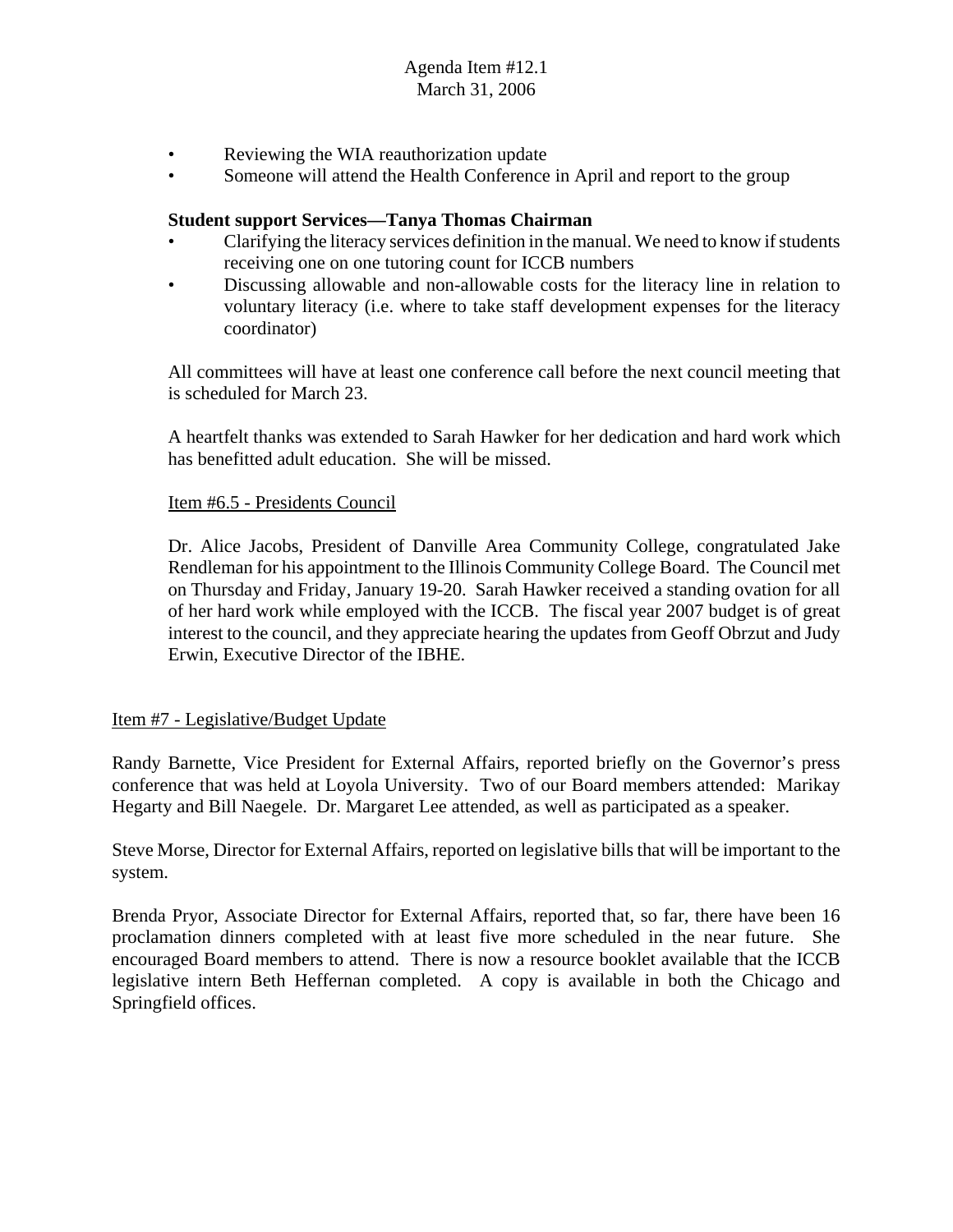# Item #7.1 - FY 2007 System Capitol Budget

A motion was made by Rudy Papa, seconded by Bill Naegele, to approve the following:

- 1. The fiscal year 2006 Capital Budget Request for the Illinois Community College System as presented in the Table 1;
- 2. Authorizes the submission of the request to the Illinois Board of Higher Education; and
- 3. Authorizes its President/CEO, with the concurrence of the Chair, to make technical adjustments to the request if more refined data become available.

The motion was approved by unanimous voice vote. Student advisory vote: Yes.

#### Item #8 - New Units of Instruction

A motion was made by John Aurand, which was seconded by Marikay Hegarty, to approve the following new units of instruction:

# **PERMANENT PROGRAM APPROVAL**

College of DuPage

- Medical Assistant A.A.S. degree (64 semester credit hours)
- Highland Community College
- < Associate of Arts in Teaching (A.A.T.) Secondary Mathematics (64 semester credit hours)

Illinois Central College

< Multimedia A.A.S. degree (64 semester credit hours)

Joliet Junior College

< HVA/C Certificate (36 semester credit hours)

Lewis & Clark Community College

< Aviation Pilot Training A.A.S. degree (60 semester credit hours)

#### Kaskaskia College

< Electrical Technology Certificate (30 semester credit hours)

#### Kishwaukee College

Paraprofessional Educator A.A.S. degree (62 semester credit hours)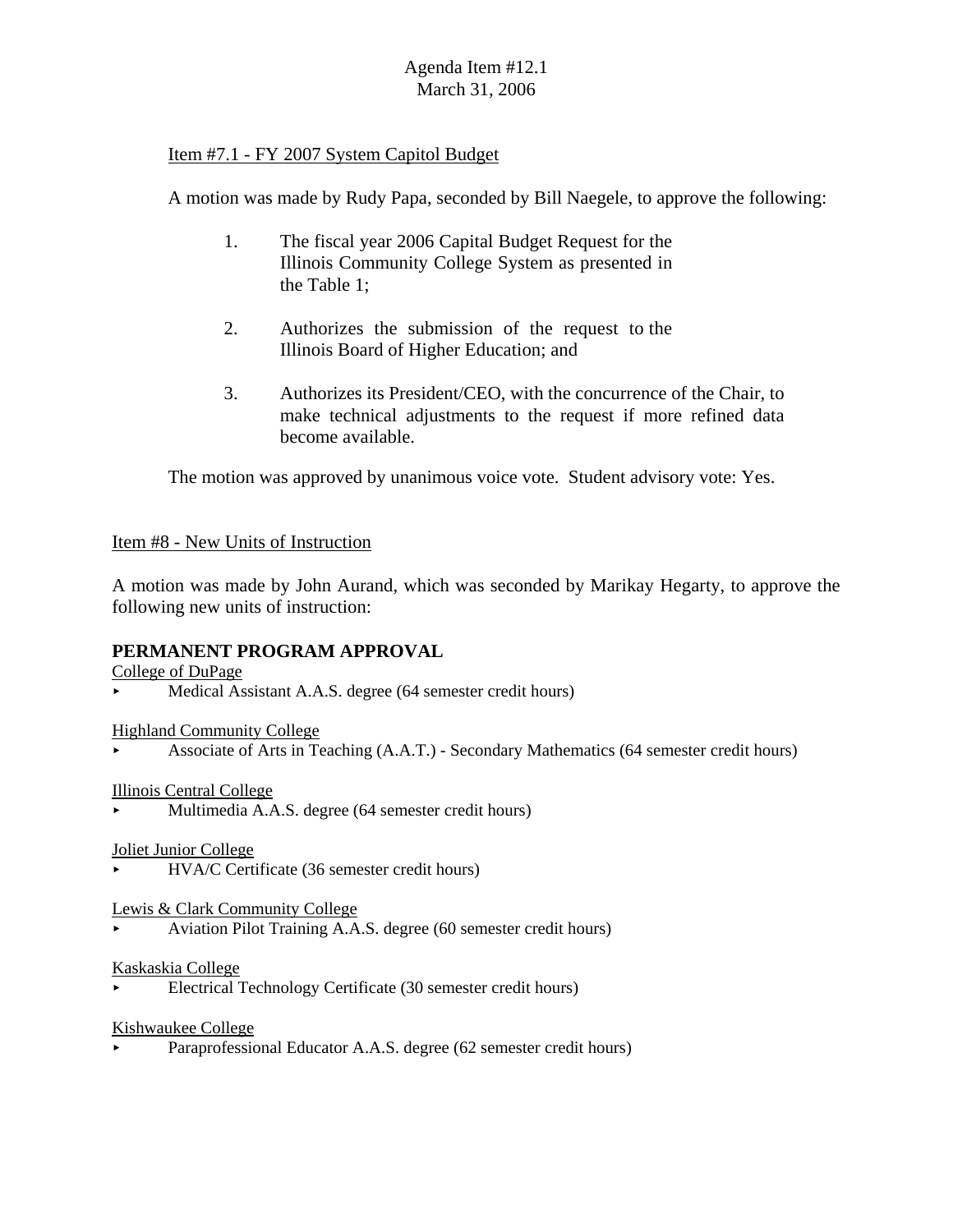#### College of Lake County

< Medical Assisting Certificate (43 semester credit hours)

Lewis & Clark Community College

< Aviation Pilot Training A.A.S. degree (60 semester credit hours)

Richard J. Daley College

< Communications Technology A.A.S. degree (65 semester credit hours)

#### Richland Community College

< Associate of Arts in Teaching (A.A.T.) - Secondary Mathematics (64 semester credit hours)

#### Prairie State College

Paramedicine A.A.S. degree (67 semester credit hours)

#### Southwestern Illinois College

- Manufacturing Technology A.A.S. degree (69-71 semester credit hours)
- **Example 2** Manufacturing Technology Certificate Option I (33-34 semester credit hours)
- Manufacturing Technology Certificate Option II (33-35 semester credit hours)
- < Machine Tool Manufacturing Certificate (32-33 semester credit hours)
- < CAD Manufacturing Certificate (33-34 semester credit hours)
- < Electronics Manufacturing Certificate (33 semester credit hours)

#### Spoon River College

- Small Business Management A.A.S. degree (65 semester credit hours)
- < Retail Sales Certificate (32 semester credit hours)
- < Health Information Management A.A.S. degree (63 semester credit hours)
- $\blacktriangleright$  Medical Insurance & Billing Certificate (35 semester credit hours)

# **TEMPORARY PROGRAM APPROVAL**

Carl Sandburg College

< Therapeutic Massage Certificate (34.5 semester credit hours)

# **TEMPORARY TO PERMANENT PROGRAM APPROVAL**

The following colleges were approved to offer their programs on a temporary basis for a period of three years and now request permanent approval for the following programs:

Wilbur Wright College

< Computer Security and Forensic Investigation Certificate (20 semester credit hours)

#### Danville Area Community College

- < A.A.S. in Corrections for IDOC Parole Officer Option (68 semester credit hours)
- < Corrections Parole Officer Certificate (30 semester credit hours)

#### John A. Logan College

- < A.A.S. in Corrections for IDOC Parole Officer Option (64 semester credit hours)
- < A.A.S. in Corrections for IDOC Youth Supervisor Option (64 semester credit hours)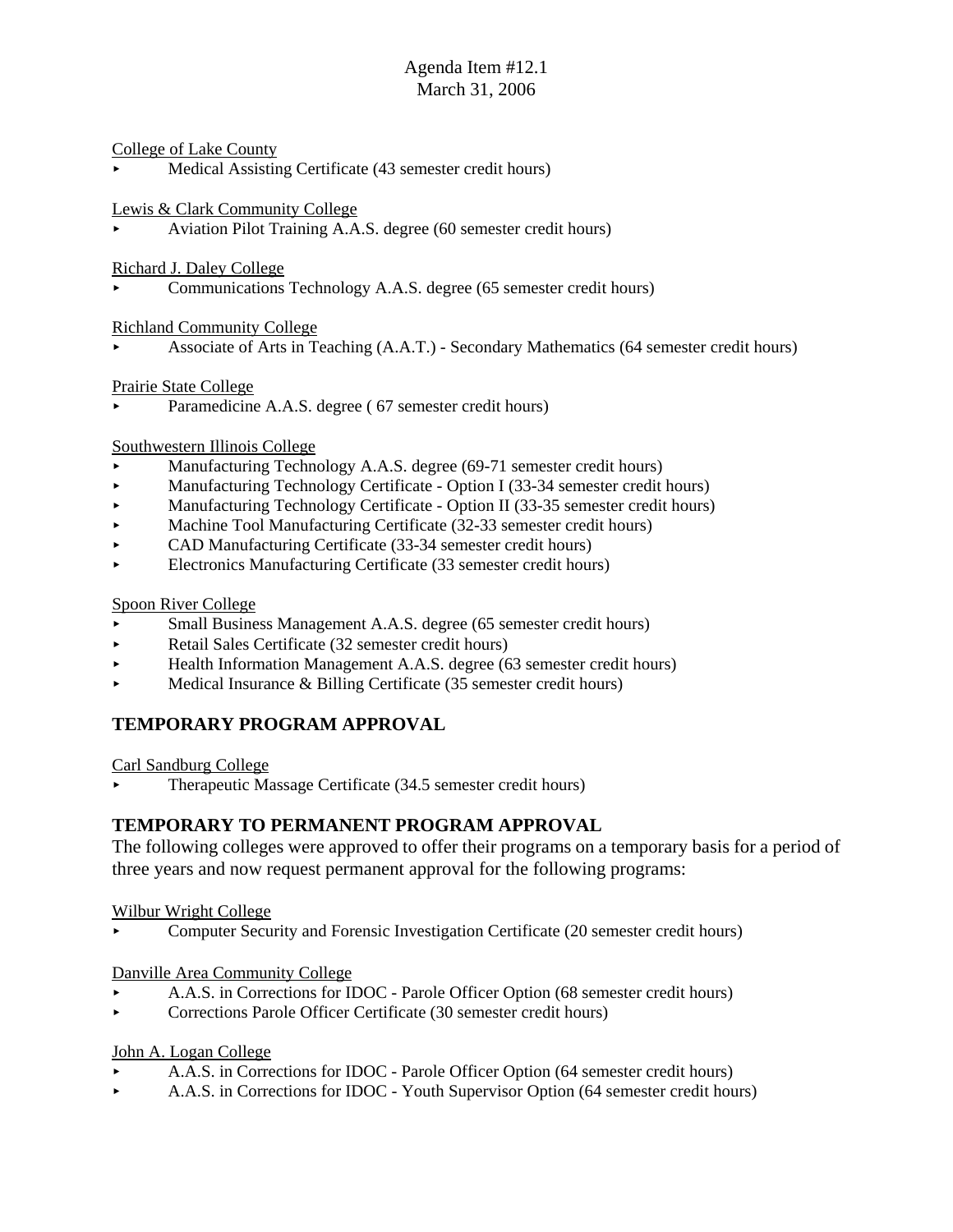Southeastern Illinois College

- < A.A.S. in Corrections for IDOC Parole Officer Option (65 semester credit hours)
- < A.A.S. in Corrections for IDOC Youth Supervisor Option (64 semester credit hours)

The motion was approved by unanimous voice vote. Student advisory vote: Yes.

## Item #9 - IBHE Performance Report: Community College System Effective Practice - Illinois Eastern Community Colleges/Wabash Valley College

Elaine Johnson, ICCB Vice President for Instruction and Policy, introduced Terry Bruce, Chief Executive Officer of Illinois Eastern Community Colleges, and Matt Fowler, Dean of Instruction at Wabash Valley College, and presented them with an award for their outstanding work on their programs.

## Item #10 - Workforce Development Grant Report - Business and Industry Services FY 2005

Preston Morgan, Senior Director for Workforce Development, gave a presentation for the Board. In summary, Illinois community colleges provided workforce and economic development services to a total of 12,353 businesses and organizations and 145,820 individuals which resulted in the start up of 514 companies, 275 company expansions, and 1,234 companies retained. The total performance outcome of fiscal year 2005 resulted in 5,043 jobs created and another 19,120 jobs retained.

# Item #11 - Promise for Illinois Revisited - A Strategic Plan for the Illinois Community College Board *(Final Approval)*

Judith Rake made a motion, which was seconded by Rudy Papa, to approve the following item:

The Illinois Community College Board hereby adopts the attached plan, **PROMISE OF ILLINOIS REVISITED**, as its plan and guiding document and directs the President/CEO to take the necessary steps to implement the plan.

The motion was approved by unanimous voice vote. Student advisory vote: Yes.

#### Item #12 - Homeland Security Update

Karen Hunter Anderson, Senior Director for Student/Instructional Development, reported that the Illinois Community College Board and the Illinois Department of Commerce and Economic Opportunity (DCEO) have been working with community colleges to serve as demonstration sites in five economic development focus areas identified by the Office of the Governor.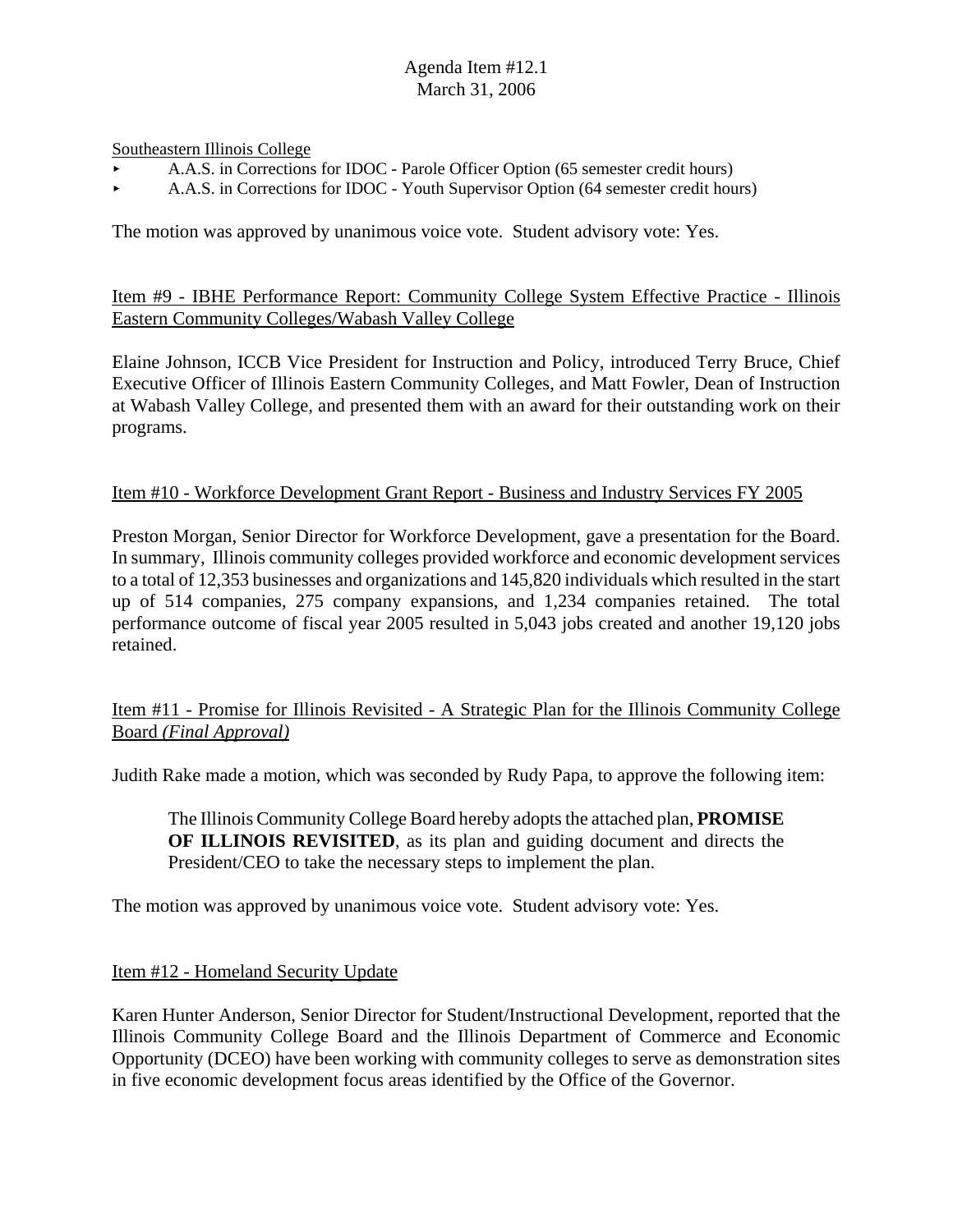These focus areas are Bio-Technology and Public Health; Manufacturing; Information Technology; Agro-Security/Food Safety and Security; and First Responder, Security, and Emergency Services. The three demonstration sites to receive funding to date are:

- College of Lake County \$25,000 for business continuity training program,
- Richland Community College \$107,000 to establish and operate the Food Systems Policy Council; and
- Harper College -- \$57,000 to establish the Homeland Security Computer Security Training Center, create an AA degree and put the courses on Internet Course Exchange (ICE).

ICCB and DCEO continue to work on finding resources and grants to support other community college homeland security demonstration projects.

The Illinois Community College System Homeland Security and Emergency Response Institute will be held on February 21-22, 2006 in Springfield, Illinois, at the Crowne Plaza Hotel. Response to the Institute through registration has been very positive.

The Institute's goal is to create awareness of campus security issues; identify the connection between homeland security, emergency response, and workforce/economic development; and to promote the development and coordination of homeland security and emergency response instruction focusing on innovations to satisfy unmet needs. More information on sessions, a conference schedule, and registration information is available on the ICCB website (www.iccb.state.il.us).

# Item #13 - Annual Student Enrollments and Completions in the Illinois Community College System-FY 2005

Scott Parke, Senior Director for Policy Studies, gave a power point presentation for the Board. In summary, the externally attached annual report on student enrollments and completions in the Illinois Community College System is based on fiscal year 2005 student data as provided by the colleges at the close of the fiscal year. Summary data for the four previous fiscal years (2001-2004) are also referenced to examine longer term trends. Detailed tables comparing fiscal year 2004 and fiscal year 2005 credit headcount, full-time equivalent (FTE) enrollments, and graduates by college are included. Additionally, the report contains information on the characteristics of students participating in noncredit courses.

# Item #14 - Consent Agenda

Bill Naegele made a motion, which was seconded by Jake Rendleman, to approve the following items: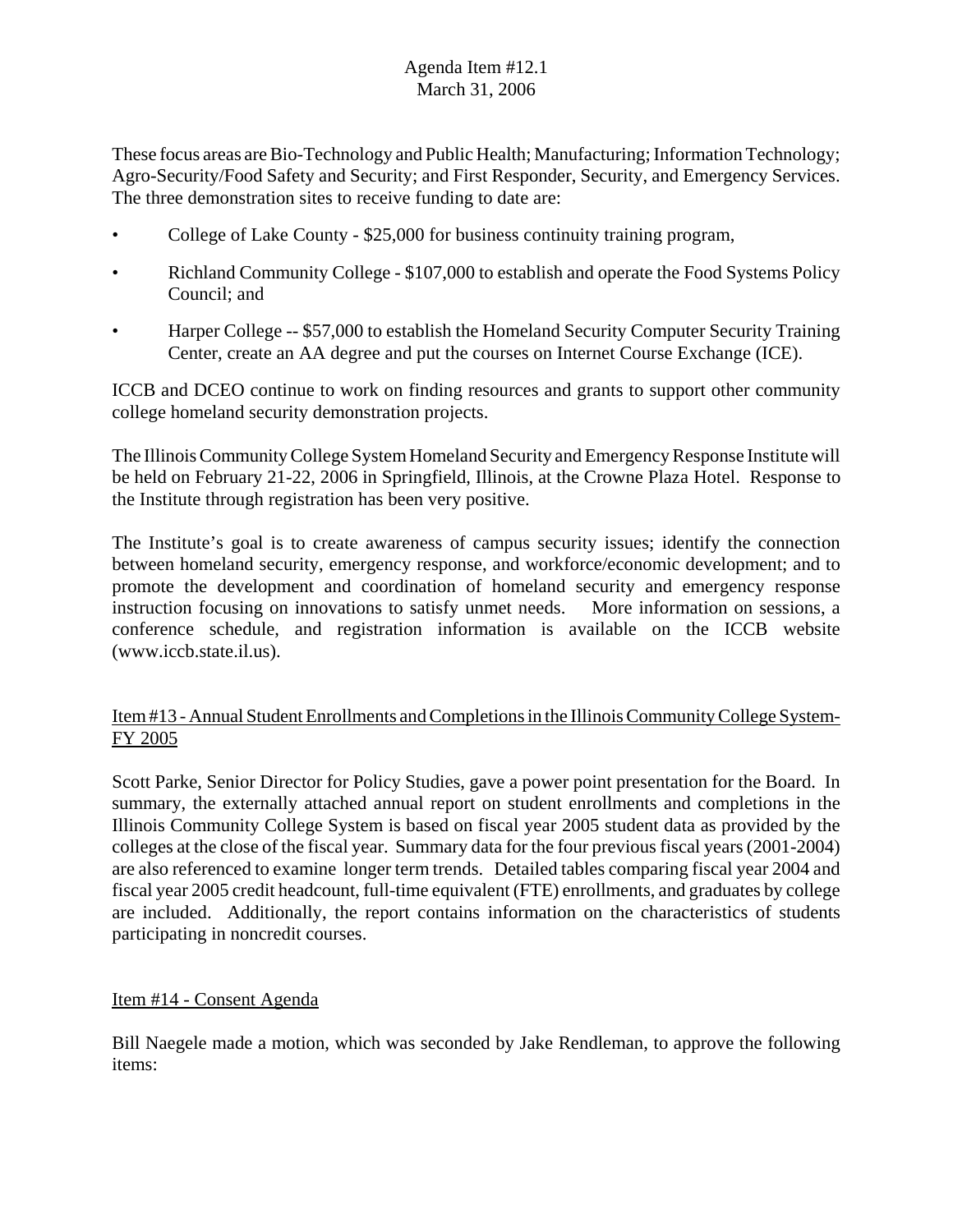#### Item #14.1 - Minutes of the November 18, 2005 Meeting

The Illinois Community College Board hereby approves the minutes of the November 18, 2005 meeting, as recorded.

#### Item #14.2 - Review of Executive Session Minutes

The Illinois Community College Board hereby determines that minutes of its executive sessions held on June 14, 2002, September 20, 2002, October 18, 2002, January 17, 2003, May 15, 2003, November 13-14, 2003, November 18, 2003, December 8, 2003, June 18, 2004, September 17, 2004, April 22, 2005, June 17, 2005, September 16, 2005, and September 21, 2005, are to remain confidential. All other executive session minutes have been made available for public inspection.

Item #14.3 - Proposed Amendments to Illinois Community College Rules Concerning Illinois Community Colleges Online (ILCCO) Program Sharing *(Final Approval)*

The Illinois Community College Board hereby adopts and approves the following amendments to the *Administrative Rules of the Illinois Community College Board* and authorizes its President/CEO to process these amendments in accordance with the Illinois Administrative Procedures Act.

\* \* \* \* \* \* \*

The motion was approved by unanimous voice vote. Student advisory vote: Yes.

Item #15 - Information Items

Item #15.1 - Fiscal Year 2006 Financial Statements

Financial statements were provided for the Board's information and review.

#### Item #16 - Other Business

Location changes have been made to the ICCB Board meeting calendar. The March 31 meeting will be held at Harold Washington College (City Colleges of Chicago). The May 19 meeting will be held at the ICCB Office, 401 East Capitol Avenue, Springfield.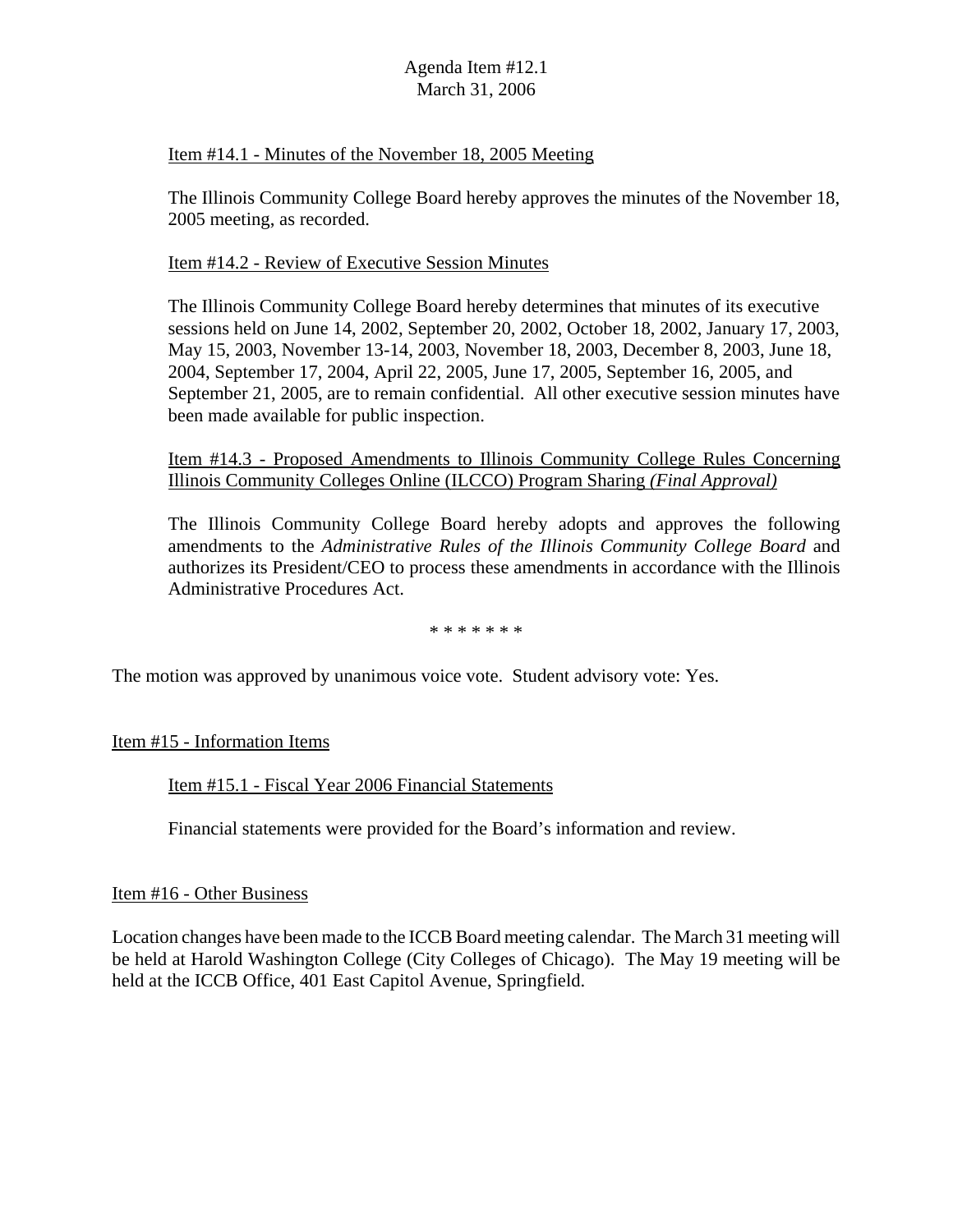# Item # 17 - Adjournment

At 12:00 p.m., Rudy Papa made a motion, which was seconded by Marikay Hegarty, to adjourn the meeting. The motion was approved by unanimous voice vote. Student advisory vote: Yes.

 $\overline{a}$ 

Guy H. Alongi<br>Chairman Geoffrey S. Obrzut<br>Chairman President/CEO President/CEO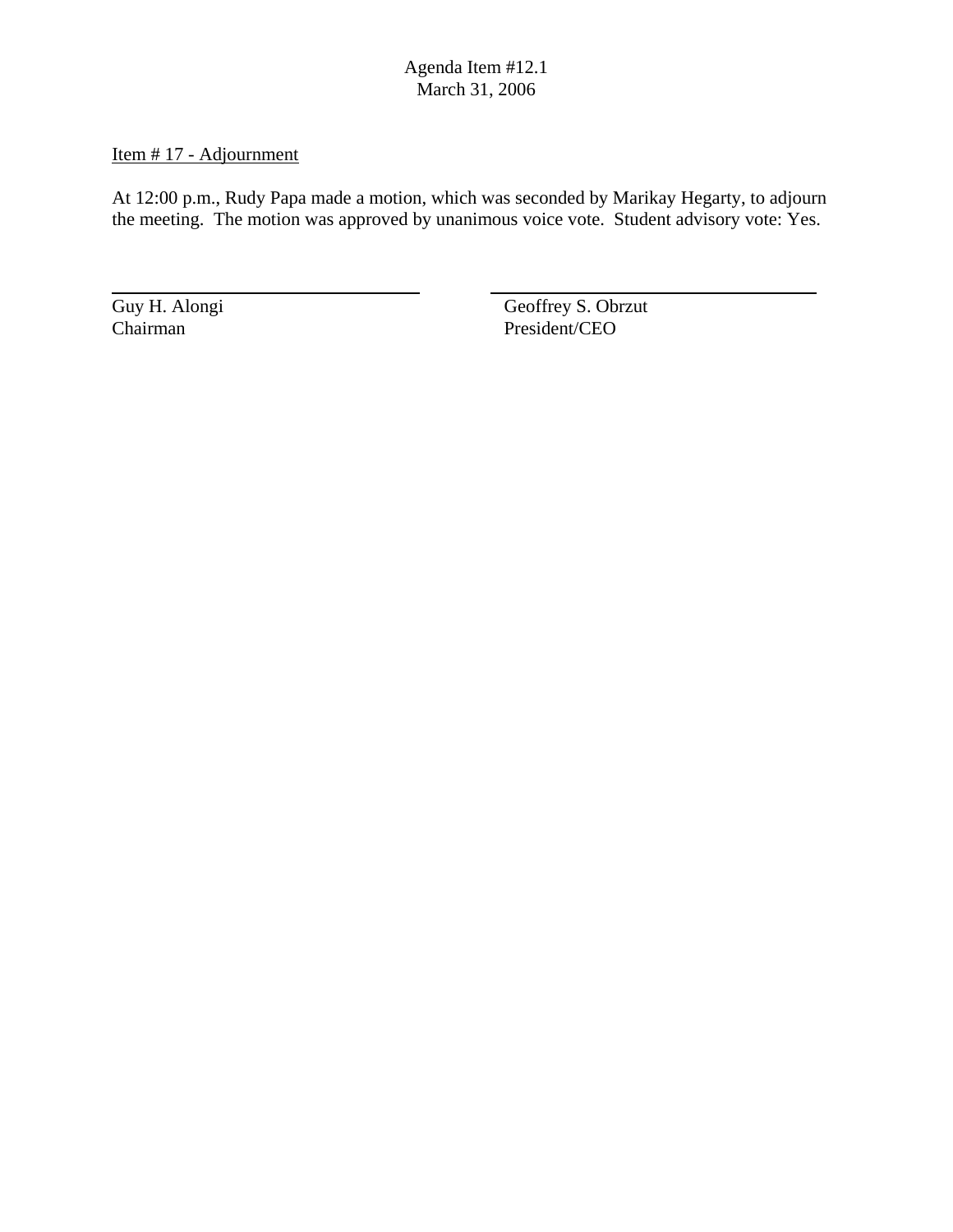# Illinois Community College Board

# **APPROVAL OF THE 2007 BOARD MEETING CALENDAR** *(ACTION)*

| Fiscal Year 2007 |                       |                   |                                                                         |
|------------------|-----------------------|-------------------|-------------------------------------------------------------------------|
| December 1, 2006 | (Subject to Call)     |                   |                                                                         |
| January 25, 2007 | $9:00$ a.m. -         |                   | ICCB Office, 401 East Capitol Avenue, Springfield<br>(Business Session) |
| March 30         | $9:00$ a.m. -         |                   | Southwestern Community College, Bellville<br>(Business Session)         |
| May 18           | $9:00$ a.m. -         |                   | Illinois Central College, Peoria<br>(Business Session)                  |
| $*$ June         | $9:00$ a.m. -         | $ICCTA - Chicago$ | (Business Session)                                                      |
| July 20          | (Subject to Call)     |                   |                                                                         |
| September 14     | 9:00 a.m. - Undecided |                   | (Business Session)                                                      |
| November 16      | $9:00$ a.m. -         | Undecided         | (Business Session)                                                      |
| December 7       | (Subject to Call)     |                   |                                                                         |

\* June meetings of the ICCB are held in conjunction with the ICCTA and the Presidents Council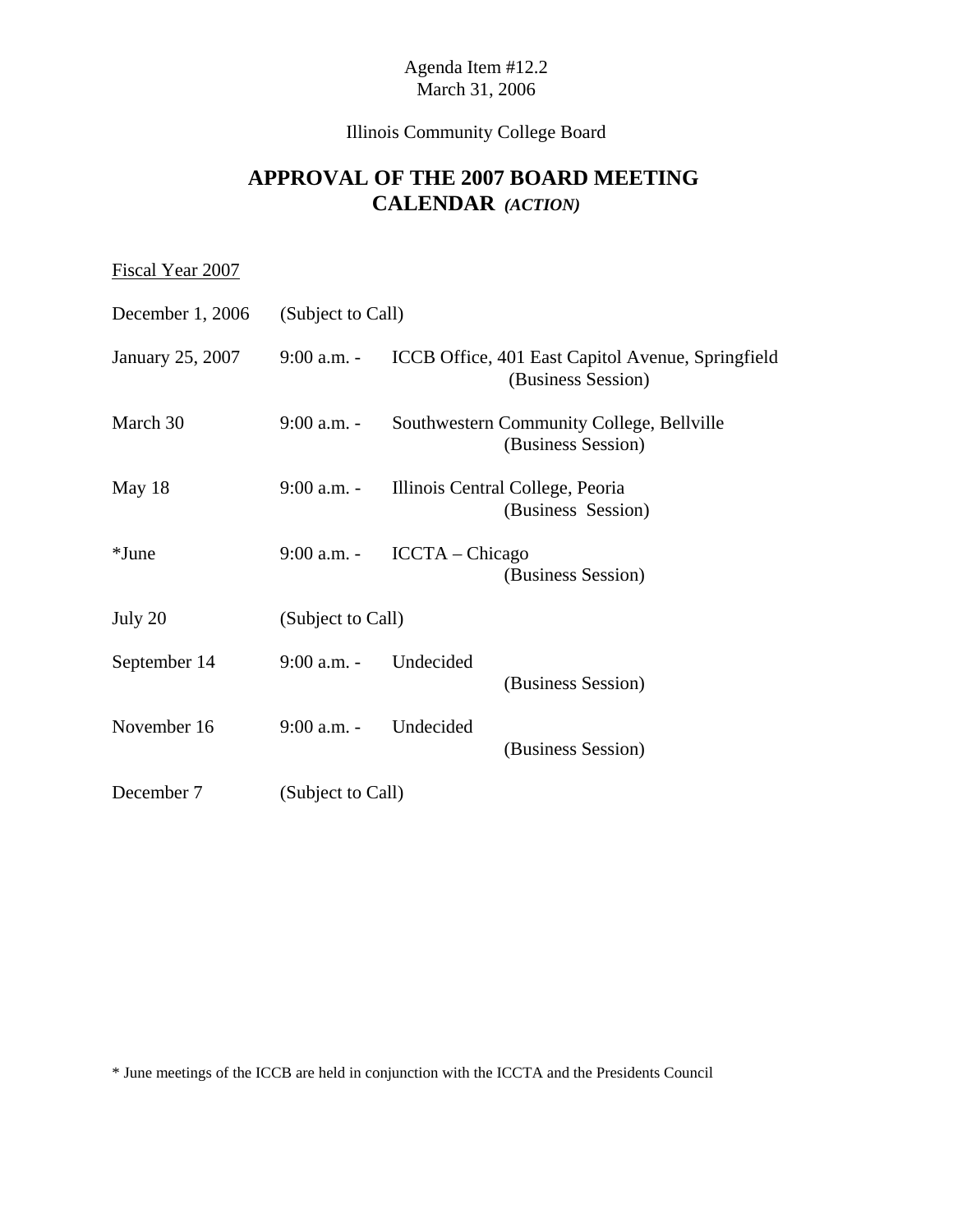#### Illinois Community College Board

# **A SUMMARY OF CAPITAL PROJECTS APPROVED BY THE PRESIDENT/CEO DURING CALENDAR YEAR 2005**

ICCB rules #1501.602 and 1501.516 grant authority to the President/CEO of the ICCB to approve locally funded and state funded capital renewal projects and subsequently report such actions to the Board. Locally funded projects include 1) any project financed with either a protection, health, and safety tax levy, or 2) a non maintenance project financed with operating tax/bond proceeds or available fund balance with a cost of \$250,000 or more, or 3) any state funded capital renewal project regardless of the dollar amount. The following report summarizes 112 new projects totaling \$62.6 million that were granted such approval during calendar year 2005. There were 104 totaling \$60.4 million approved in the previous year.

Of the 112 projects approved by the President/CEO during the year, twelve were locally funded in 11 districts with sources other than protection, health, and safety levy proceeds, seven were capital renewal funded projects in 6 districts, one was approved to be funded with a combination of capital renewal funds and local funds, seventy six were funded with protection, health, and safety tax levy proceeds in 21 districts, fifteen were funded with protection, health, and safety bond issues proceeds in 3 districts, and one was funded with ADA Access for All funds (only appropriated in fiscal year 2000).

In addition, eighteen budget and/or scope modification requests to existing projects were approved during the year for nine districts (three districts had multiple project modification requests). Thirteen requests were for protection, health, and safety projects not requiring additional tax levy authority, three requests were for a protection, health, and safety project requiring an additional tax levy authorization while two requests were for locally funded projects modified using additional local funds. The modifications totaled \$1,650,244 and are not included in the attached report.

Three leases were approved during the year. A five year lease agreement was approved for John A. Logan College allowing them to lease space from Chelsea Property Group in a shopping center known as Factory Stores of America in West Frankfort to continue offering courses in the West Frankfort area allowing the lease on another location to expire. A ten year lease agreement was approved for Richland Community College allowing them to lease space from Archer Daniels Midland contiguous to the main college campus for the purpose of providing a site to promote agricultural education. A five year lease agreement was approved for the College of DuPage allowing them to lease space and bring a college presence to the eastern portion of their district at Lorilyn Plaza in West Chicago, Il.

#### **INFORMATION ONLY**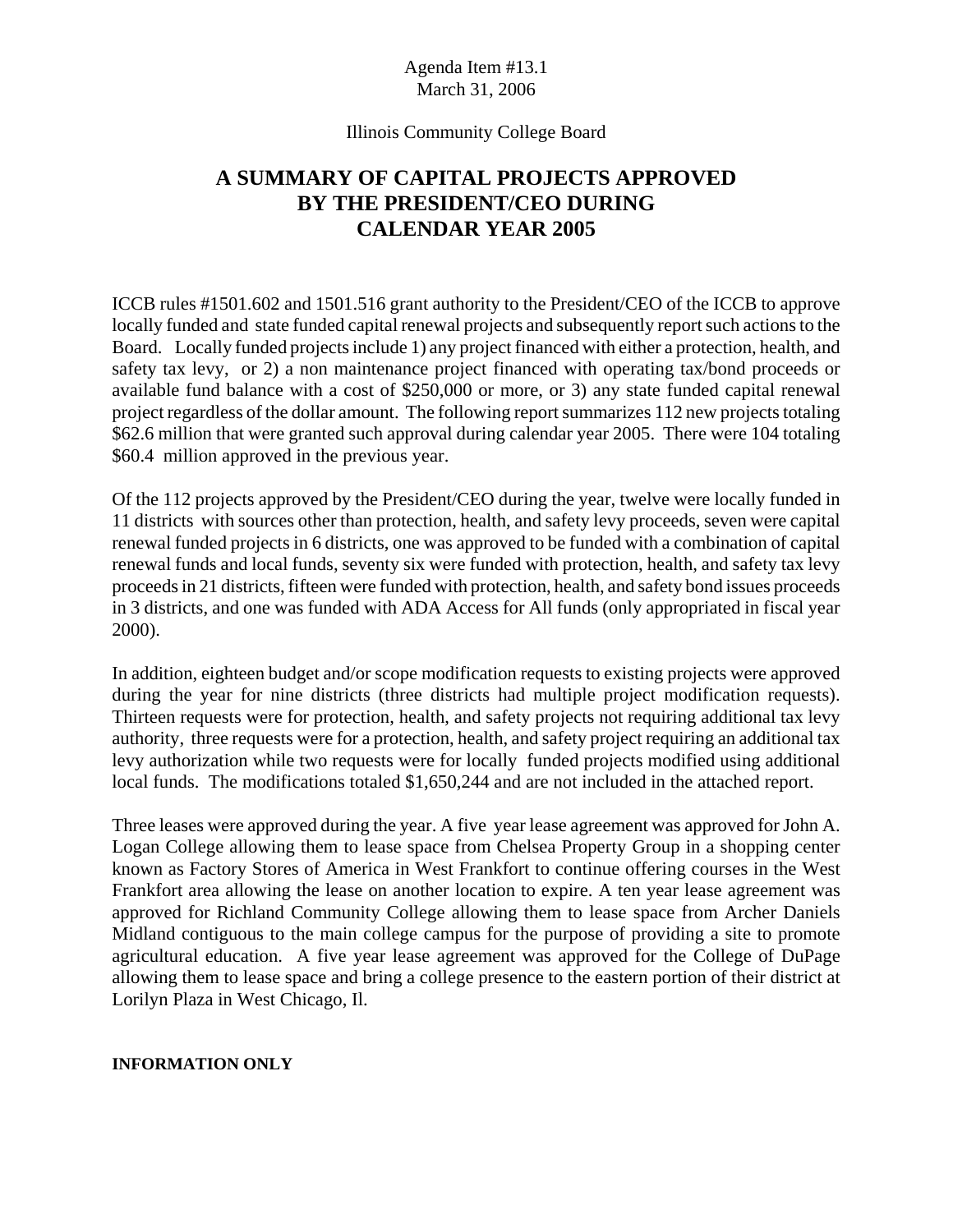# *ADA-Access for All*

| <b>Approval Date</b>    | College                 | <b>Project Title</b>                 | Project # | Approved Budget Fiscal Year    |         |
|-------------------------|-------------------------|--------------------------------------|-----------|--------------------------------|---------|
| 11/8/2005               | <b>Black Hawk</b>       | ADA Ramp & Restroom Improvements     | 0013-1105 | \$141,143                      | FY 2006 |
|                         |                         |                                      |           | Category Sub-Total \$141,143   |         |
| <b>PHS Bond Issue</b>   |                         |                                      |           |                                |         |
| <b>Approval Date</b>    | College                 | <b>Project Title</b>                 | Project # | Approved Budget Fiscal Year    |         |
| 9/8/2005                | Illinois Eastern        | Repair Stairways & Elevators         | 1670-0905 | \$121,460                      | FY 2006 |
| 9/8/2005                | <b>Illinois Eastern</b> | Combustible Wall Panel Replacement   | 1671-0905 | \$178,291                      | FY 2006 |
| 9/8/2005                | <b>Illinois Eastern</b> | <b>Bleacher Replacement</b>          | 1672-0905 | \$179,850                      | FY 2006 |
| 9/8/2005                | Illinois Eastern        | Floor Tile Replacement               | 1673-0905 | \$38,400                       | FY 2006 |
| 9/8/2005                | <b>Illinois Eastern</b> | Greenhouse Glass Replacement         | 1674-0905 | \$51,400                       | FY 2006 |
| 9/8/2005                | Illinois Eastern        | <b>ADA Natatorium Renovations</b>    | 1675-0905 | \$245,000                      | FY 2006 |
| 9/8/2005                | <b>Illinois Eastern</b> | <b>Tuckpoint Exterior Walls</b>      | 1676-0905 | \$37,200                       | FY 2006 |
| 9/8/2005                | <b>Illinois Eastern</b> | <b>ADA Compliance Work</b>           | 1677-0905 | \$287,400                      | FY 2006 |
| 9/8/2005                | Illinois Eastern        | Roof Replacements/Repair             | 1678-0905 | \$1,013,755                    | FY 2006 |
| 9/8/2005                | <b>Illinois Eastern</b> | Asbestos Surveys & Abatement         | 1679-0905 | \$529,507                      | FY 2006 |
| 9/8/2005                | Illinois Eastern        | <b>Upgrade Plumbing</b>              | 1680-0905 | \$67,200                       | FY 2006 |
| 9/8/2005                | <b>Illinois Eastern</b> | <b>HVAC Supplement &amp; Upgrade</b> | 1681-0905 | \$593,505                      | FY 2006 |
| 9/8/2005                | <b>Illinois Eastern</b> | Lighting & Fire Alarm Upgrade        | 1682-0905 | \$154,600                      | FY 2006 |
|                         |                         |                                      |           | Category Sub-Total \$3,497,568 |         |
| <b>Excess PHS Bonds</b> |                         |                                      |           |                                |         |
| <b>Approval Date</b>    | College                 | Project Title                        | Project # | Approved Budget Fiscal Year    |         |
| 8/24/2005               | Rend Lake               | Roof Repair-Vocational Bldg          | 1669-0805 | \$28,410                       | FY 2006 |
| 5/13/2005               | Spoon River             | ADA Doors on Canton Campus - Phase V | 1662-0505 | \$91.000                       | FY 2005 |
|                         |                         |                                      |           | Category Sub-Total \$119,410   |         |
| Local                   |                         |                                      |           |                                |         |
| <b>Approval Date</b>    | College                 | <b>Project Title</b>                 | Project # | Approved Budget Fiscal Year    |         |
| 9/22/2005               | <b>Illinois Central</b> | ICC N. Campus Acquisition            | 0021-0905 | \$5,500,000                    | FY 2006 |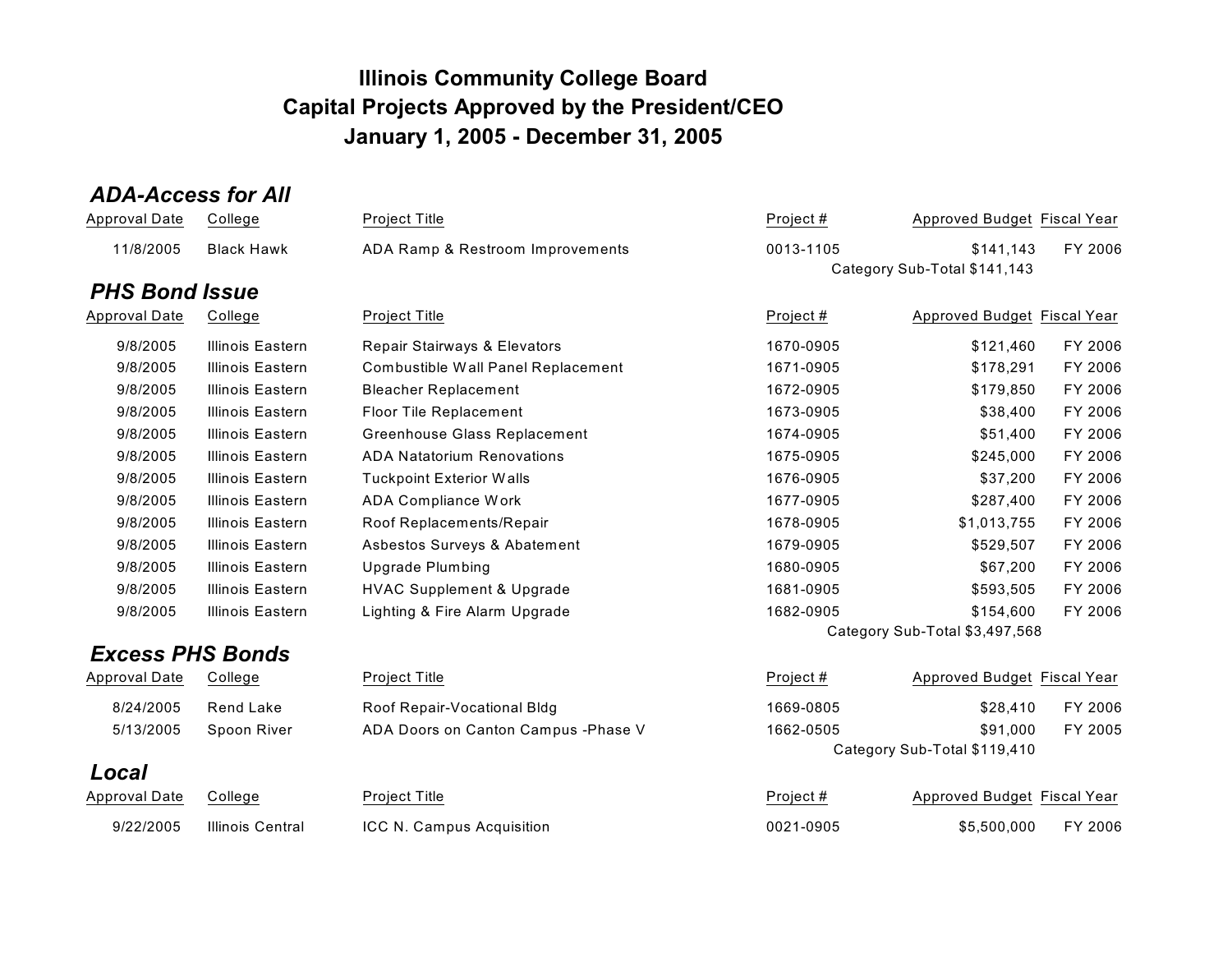| 4/20/2005  | John Wood       | Multi-Purpose Student Activity Building       | 0016-0405 | \$5,500,000                     | FY 2005 |
|------------|-----------------|-----------------------------------------------|-----------|---------------------------------|---------|
| 12/2/2005  | Joliet          | Weitendorf Agricultural Educational Center    | 0020-1205 | \$2,263,063                     | FY 2006 |
| 6/13/2005  | Kaskaskia       | Sports & Wellness Complex                     | 0014-0605 | \$3,064,622                     | FY 2005 |
| 8/3/2005   | Lewis and Clark | Nursing Building & Site Improvements          | 0026-0705 | \$14,600,000                    | FY 2006 |
| 10/20/2005 | Lewis and Clark | Property Acquisition - Adjacent to N.O Nelson | 0027-1005 | \$160,000                       | FY 2006 |
| 5/16/2005  | McHenry         | <b>Shamrock Lane Location Remodeling</b>      | 0019-0505 | \$1,340,650                     | FY 2005 |
| 1/19/2005  | Morton          | Science Lab Renovations                       | 0013-0105 | \$3.211.915                     | FY 2005 |
| 4/29/2005  | Parkland        | Auto Lab Expansion Ph I                       | 0020-0405 | \$250,000                       | FY 2005 |
| 8/31/2005  | Sauk Valley     | West Wing Technology Remodeling               | 0009-0805 | \$307.500                       | FY 2006 |
| 2/15/2005  | Southwestern    | Parking Lot for Academic Building             | 0019-0502 | \$670,000                       | FY 2005 |
| 5/16/2005  | Waubonsee       | <b>Plano Property Acquisition</b>             | 0024-0505 | \$10                            | FY 2005 |
|            |                 |                                               |           | Category Sub-Total \$36,867,760 |         |

# *Local and Capital Renewal*

| Approval Date | College | Project Title                         | Proiect # | Approved Budget Fiscal Year |                   |
|---------------|---------|---------------------------------------|-----------|-----------------------------|-------------------|
| 8/3/2005      | Morton  | Fire Alarm & Emergency Power Upgrades | 0014-0305 |                             | \$790.600 FY 2006 |

# *Capital Renewal*

| <b>Approval Date</b> | College            | Project Title       |
|----------------------|--------------------|---------------------|
| 6/10/2005            | Harper             | Parking Lot I       |
| 11/4/2005            | Heartland          | Parking Lot         |
| 12/12/2005           | Illinois Central   | <b>Boiler Asbes</b> |
| 12/12/2005           | Illinois Central   | E.Campus R          |
| 12/12/2005           | <b>Lake County</b> | <b>LRC Precast</b>  |
| 10/20/2005           | Lewis and Clark    | Caldwell/Fob        |
| 1/19/2005            | Logan              | Classrooms          |

# *PHS Tax Levy*

| Parking Lot Rehabilitation -Lots 1 & 4       |
|----------------------------------------------|
| Parking Lot & Roadway Improvements           |
| Boiler Asbestos Abatement-North Campus       |
| E.Campus Remodeling-lighting,ceilings,carpet |
| LRC Precast Beam Repairs                     |
| Caldwell/Fobes Conservatory & Wade Hall      |
| <b>Classrooms and Offices Remodeling</b>     |

Approval Date College **Project Title Proved Budget Approved Budget Fiscal Year** Project # Approved Budget Fiscal Year

Category Sub-Total \$790,600

| oroval Date | College                 | <b>Project Title</b>                           | Project#  | Approved Budget Fiscal Year    |         |
|-------------|-------------------------|------------------------------------------------|-----------|--------------------------------|---------|
| 6/10/2005   | Harper                  | Parking Lot Rehabilitation - Lots 1 & 4        | 0021-0605 | \$700,000                      | FY 2005 |
| 11/4/2005   | Heartland               | Parking Lot & Roadway Improvements             | 0007-1105 | \$246,000                      | FY 2006 |
| 12/12/2005  | <b>Illinois Central</b> | Boiler Asbestos Abatement-North Campus         | 0021-1205 | \$75,000                       | FY 2006 |
| 12/12/2005  | <b>Illinois Central</b> | E.Campus Remodeling-lighting, ceilings, carpet | 0022-1205 | \$266,620                      | FY 2006 |
| 12/12/2005  | Lake County             | <b>LRC Precast Beam Repairs</b>                | 0024-1205 | \$230,000                      | FY 2006 |
| 10/20/2005  | Lewis and Clark         | Caldwell/Fobes Conservatory & Wade Hall        | 0026-1005 | \$569,403                      | FY 2006 |
| 1/19/2005   | Logan                   | <b>Classrooms and Offices Remodeling</b>       | 0022-0105 | \$516.244                      | FY 2005 |
|             |                         |                                                |           | Category Sub-Total \$2,603,267 |         |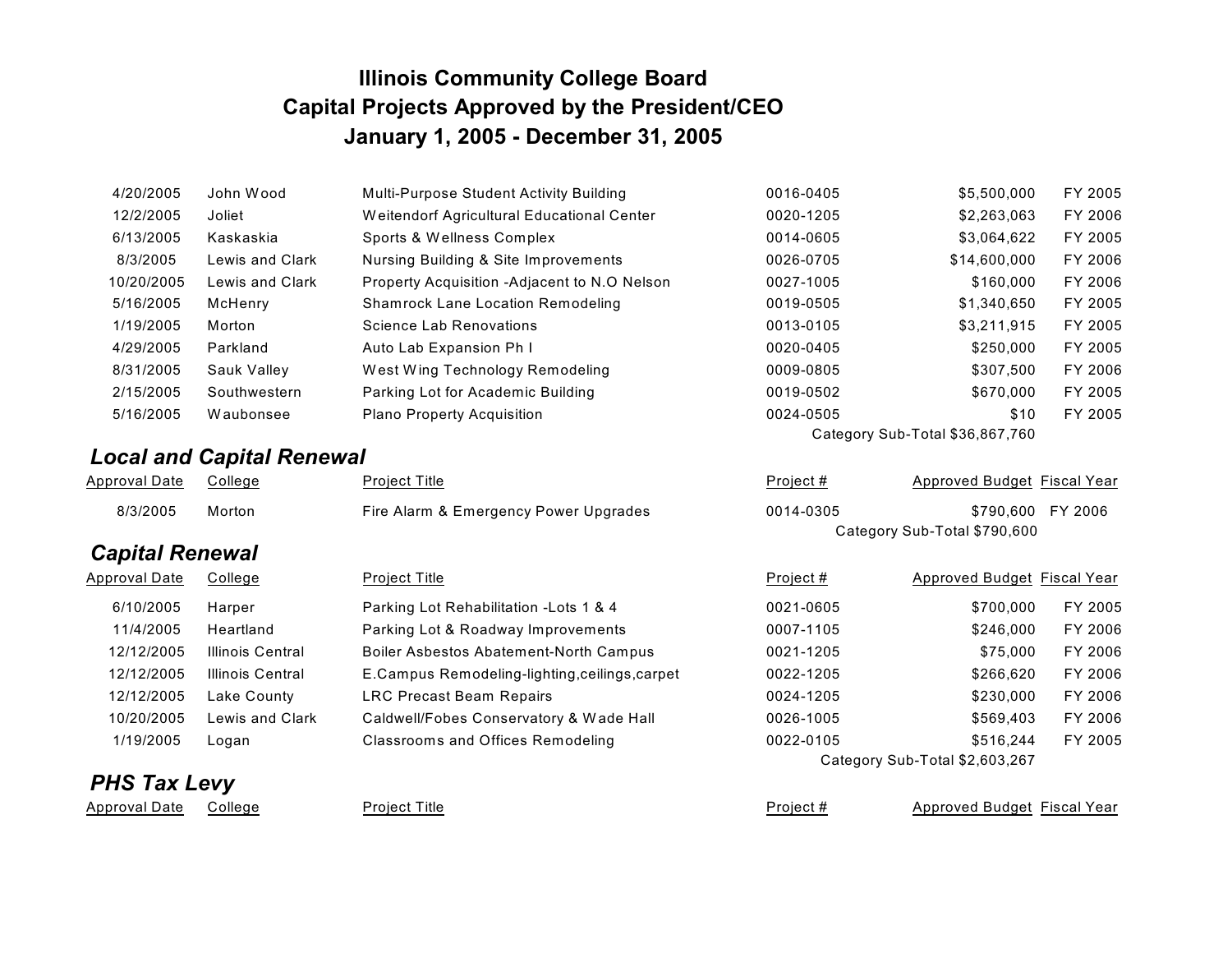| 10/25/2005 | <b>Black Hawk</b>      | Sidewalks, Stairs, Paving & Parking Upgrades | 1706-1005 | \$338,800 | FY 2006 |
|------------|------------------------|----------------------------------------------|-----------|-----------|---------|
| 10/25/2005 | <b>Black Hawk</b>      | <b>Electrical Upgrades</b>                   | 1707-1005 | \$820,100 | FY 2006 |
| 10/25/2005 | <b>Black Hawk</b>      | Various Building upgrades                    | 1708-1005 | \$323,900 | FY 2006 |
| 4/5/2005   | Danville               | Re-roofing of Mary Miller Center             | 1661-0405 | \$166,525 | FY 2005 |
| 10/25/2005 | Harper                 | Fire Alarm Replacement Phase III             | 1704-1005 | \$500,000 | FY 2006 |
| 2/16/2005  | Heartland              | Security Monitoring Expansion 2005           | 1659-0205 | \$241,800 | FY 2005 |
| 10/20/2005 | Highland               | Snow & Ice Breakers installation             | 1709-1005 | \$89,002  | FY 2006 |
| 10/20/2005 | Highland               | Walkway Mitigation and ADA upgrades          | 1710-1005 | \$129,400 | FY 2006 |
| 10/20/2005 | Highland               | exterior wall safety and ADA upgrades        | 1711-1005 | \$309,400 | FY 2006 |
| 10/20/2005 | Highland               | Parking Lot Drainage                         | 1712-1005 | \$172,000 | FY 2006 |
| 9/15/2005  | <b>Illinois Valley</b> | Ceiling, Lighting Replace & wiring mod ph. 3 | 1683-0905 | \$420,749 | FY 2006 |
| 9/15/2005  | <b>Illinois Valley</b> | Stairwell Doors & Hardware replacement       | 1684-0905 | \$335,565 | FY 2006 |
| 9/15/2005  | <b>Illinois Valley</b> | Stage Curtain & Lighting Replacement         | 1685-0905 | \$236,950 | FY 2006 |
| 9/15/2005  | <b>Illinois Valley</b> | Fire Door Upgrade-Lower level corridors      | 1686-0905 | \$89,572  | FY 2006 |
| 9/15/2005  | <b>Illinois Valley</b> | Courtyard & Extrior Wall mount light replace | 1687-0905 | \$68,100  | FY 2006 |
| 10/25/2005 | Joliet                 | Roof Replacement Bldg H                      | 1715-1005 | \$130,000 | FY 2006 |
| 10/25/2005 | Joliet                 | Repair and Covering Auto Shop Floor          | 1716-1005 | \$130,000 | FY 2006 |
| 10/25/2005 | Joliet                 | Fire Alarm Replacement                       | 1717-1005 | \$625,000 | FY 2006 |
| 10/25/2005 | Kankakee               | Video Surveillance System Phase I            | 1714-1005 | \$173,700 | FY 2006 |
| 11/3/2005  | Kaskaskia              | Replacement of Zone Pump                     | 1733-1105 | \$190,000 | FY 2006 |
| 11/3/2005  | Kaskaskia              | Replacement of Restroom Exhaust Fan          | 1734-1105 | \$48,200  | FY 2006 |
| 11/3/2005  | Kaskaskia              | Replacement of Building Air Handler-Gym      | 1735-1105 | \$135,600 | FY 2006 |
| 11/3/2005  | Kaskaskia              | Emergency Lighting/Sign improvements Phase I | 1736-1105 | \$176,920 | FY 2006 |
| 11/1/2005  | Lake Land              | Repair of Theater Stage                      | 1718-1005 | \$61,000  | FY 2006 |
| 11/1/2005  | Lake Land              | Roof Repair Field House                      | 1719-1005 | \$101,000 | FY 2006 |
| 11/1/2005  | Lake Land              | Sidewalk Repair & Lighting                   | 1720-1005 | \$94,000  | FY 2006 |
| 11/1/2005  | Lake Land              | Parking Lot Lighting                         | 1721-1005 | \$153,000 | FY 2006 |
| 11/3/2005  | Lincoln Land           | Stairway and railing abatement & Replacement | 1737-1105 | \$239,610 | FY 2006 |
| 11/3/2005  | Lincoln Land           | Upgrade Showers-Gym                          | 1738-1105 | \$248,800 | FY 2006 |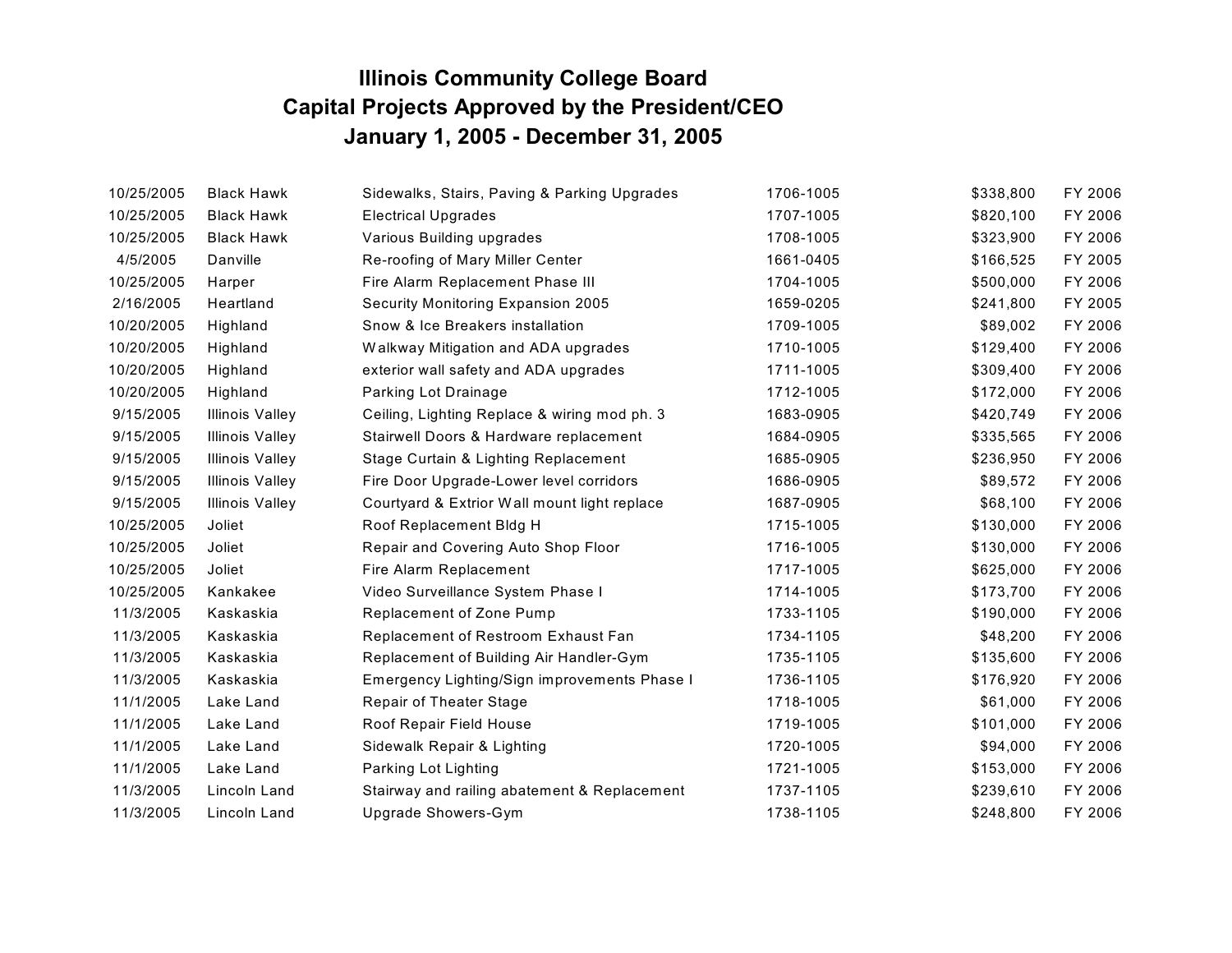| 11/3/2005  | Lincoln Land       | Replacement of Air Handling Unit-gym          | 1739-1105 | \$122,588 | FY 2006 |
|------------|--------------------|-----------------------------------------------|-----------|-----------|---------|
| 11/3/2005  | Lincoln Land       | Code Compliance-Child Development Center      | 1740-1105 | \$205,960 | FY 2006 |
| 11/3/2005  | Lincoln Land       | Kiln Upgrade-Sangamon Hall South              | 1741-1105 | \$68,210  | FY 2006 |
| 11/3/2005  | Lincoln Land       | Security and Safety Upgrades-Sangamon Hall    | 1742-1105 | \$99,550  | FY 2006 |
| 11/3/2005  | Lincoln Land       | <b>Control Upgrades-SREC</b>                  | 1743-1105 | \$94,537  | FY 2006 |
| 11/3/2005  | Lincoln Land       | Steel Window Replacement                      | 1744-1105 | \$890,873 | FY 2006 |
| 10/12/2005 | Logan              | Replace Electrical Panels Phase I             | 1696-1005 | \$120,000 | FY 2006 |
| 10/12/2005 | Logan              | Replace Cooling Tower C-125                   | 1697-1005 | \$157,300 | FY 2006 |
| 11/3/2005  | Moraine Valley     | Absorber installation-Boiler house 1          | 1745-1105 | \$820,000 | FY 2006 |
| 9/27/2005  | <b>Rend Lake</b>   | Building Locks & Security Devices-Phase 2     | 1688-0905 | \$46,625  | FY 2006 |
| 9/27/2005  | <b>Rend Lake</b>   | <b>Building Crosswalk &amp; Step Repair</b>   | 1689-0905 | \$33,650  | FY 2006 |
| 9/27/2005  | <b>Rend Lake</b>   | Exterior Steps & Sidewalk Replacement         | 1690-0905 | \$69,650  | FY 2006 |
| 6/29/2005  | <b>Rock Valley</b> | Parking Area Drainage and Safety Improvements | 1663-0605 | \$214,995 | FY 2005 |
| 6/29/2005  | <b>Rock Valley</b> | Roof Replacement Woodward Technical Center    | 1664-0605 | \$135,500 | FY 2005 |
| 6/29/2005  | <b>Rock Valley</b> | Gutter Reaplcements - CL1, CL2, ERC, PEC, SC  | 1665-0605 | \$39,796  | FY 2005 |
| 6/29/2005  | <b>Rock Valley</b> | Co-Generation System Exhaust Stack Fans       | 1666-0605 | \$110,040 | FY 2005 |
| 10/13/2005 | <b>Rock Valley</b> | <b>Asbestos Abatement &amp; Restoration</b>   | 1701-1005 | \$94,381  | FY 2006 |
| 10/13/2005 | <b>Rock Valley</b> | Roofing System Replacement                    | 1702-1005 | \$216,777 | FY 2006 |
| 11/1/2005  | <b>Rock Valley</b> | Asbestos and Mold Abatement-PEC               | 1726-1105 | \$120,384 | FY 2006 |
| 11/1/2005  | <b>Rock Valley</b> | <b>HVAC System Renovation-ERC</b>             | 1727-1105 | \$433,620 | FY 2006 |
| 11/1/2005  | <b>Rock Valley</b> | <b>Exterior Lighting System Upgrade</b>       | 1728-1105 | \$371,690 | FY 2006 |
| 11/1/2005  | <b>Rock Valley</b> | <b>Emergency Call Boxes-Phase II</b>          | 1729-1105 | \$172,260 | FY 2006 |
| 11/1/2005  | <b>Rock Valley</b> | HVAC System Renovation Ph I at SCCE           | 1730-1105 | \$502,524 | FY 2006 |
| 11/1/2005  | <b>Rock Valley</b> | <b>Cooling Tower Restoration-Boiler House</b> | 1731-1105 | \$257,083 | FY 2006 |
| 11/1/2005  | <b>Rock Valley</b> | <b>Bridge Repair-BCT</b>                      | 1732-1105 | \$36,353  | FY 2006 |
| 11/1/2005  | Sauk Valley        | <b>Electrical Improvements</b>                | 1722-1005 | \$93,500  | FY 2006 |
| 11/1/2005  | Sauk Valley        | Elevator Improvements                         | 1723-1005 | \$51,000  | FY 2006 |
| 11/1/2005  | Sauk Valley        | Window Replacement                            | 1724-1005 | \$90,000  | FY 2006 |
| 11/1/2005  | Sauk Valley        | <b>Boiler Room Improvements</b>               | 1725-1005 | \$388,500 | FY 2006 |